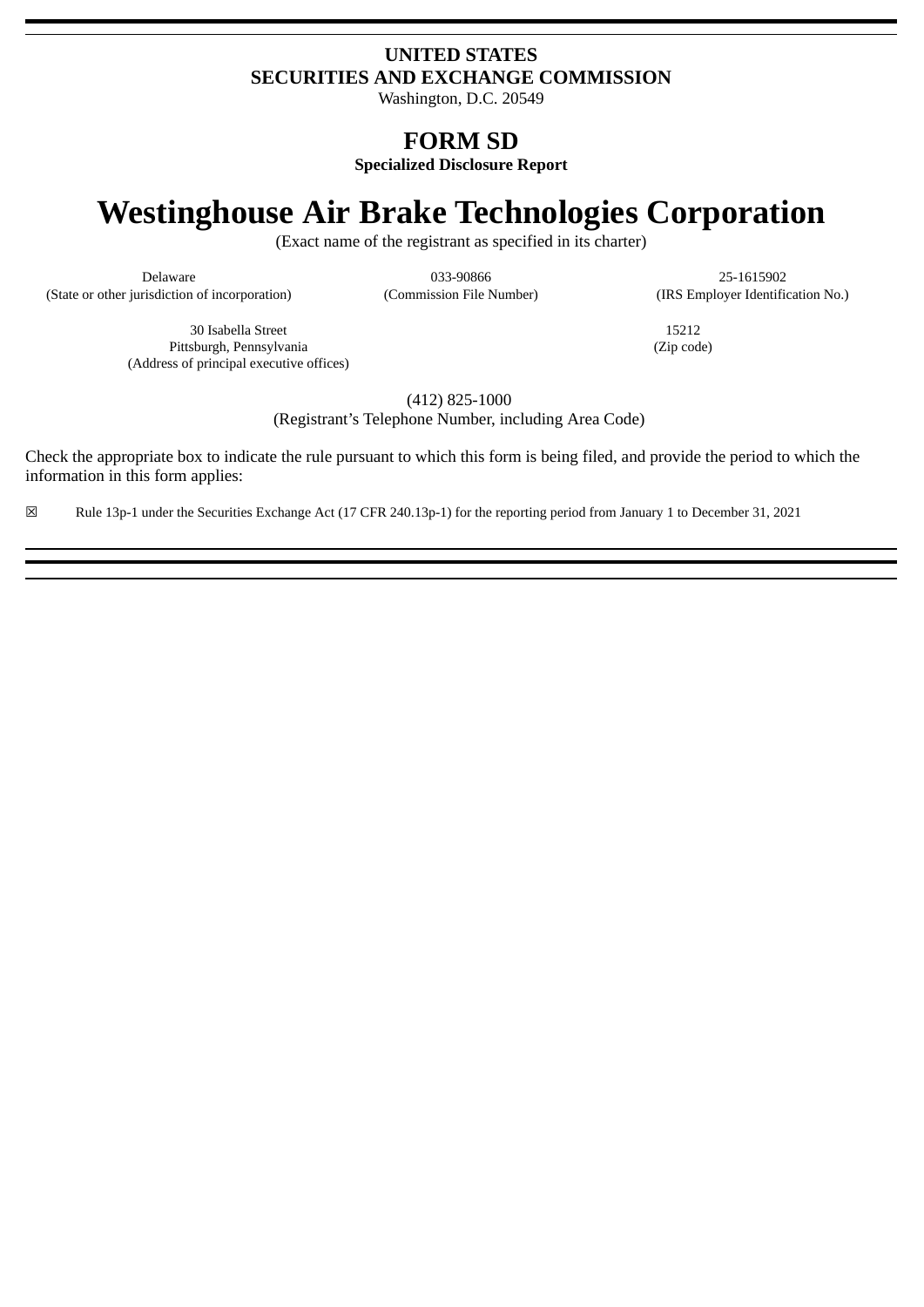# **SECTION 1 - CONFLICT MINERALS DISCLOSURE**

#### **Item 1.01 Conflict Minerals Disclosure and Report**

## **Conflict Minerals Disclosure**

A copy of the Westinghouse Air Brake Technologies Corporation ("Wabtec Corporation") 2021 Conflict Minerals Report is filed as Exhibit 1.01 hereto and is publicly available at https://ir.wabteccorp.com/static-files/8fd94988-3d8d-4111-a410-65af65580331.

**Item 1.02 Exhibit**

The Wabtec Corporation 2021 Conflict Minerals Report contemplated by Item 1.01 is filed as Exhibit 1.01 to this Form SD.

# **SECTION 2 – EXHIBITS**

**Item 2.01 Exhibits**

Exhibit 1.01 – Wabtec Corporation 2021 Conflict Minerals Report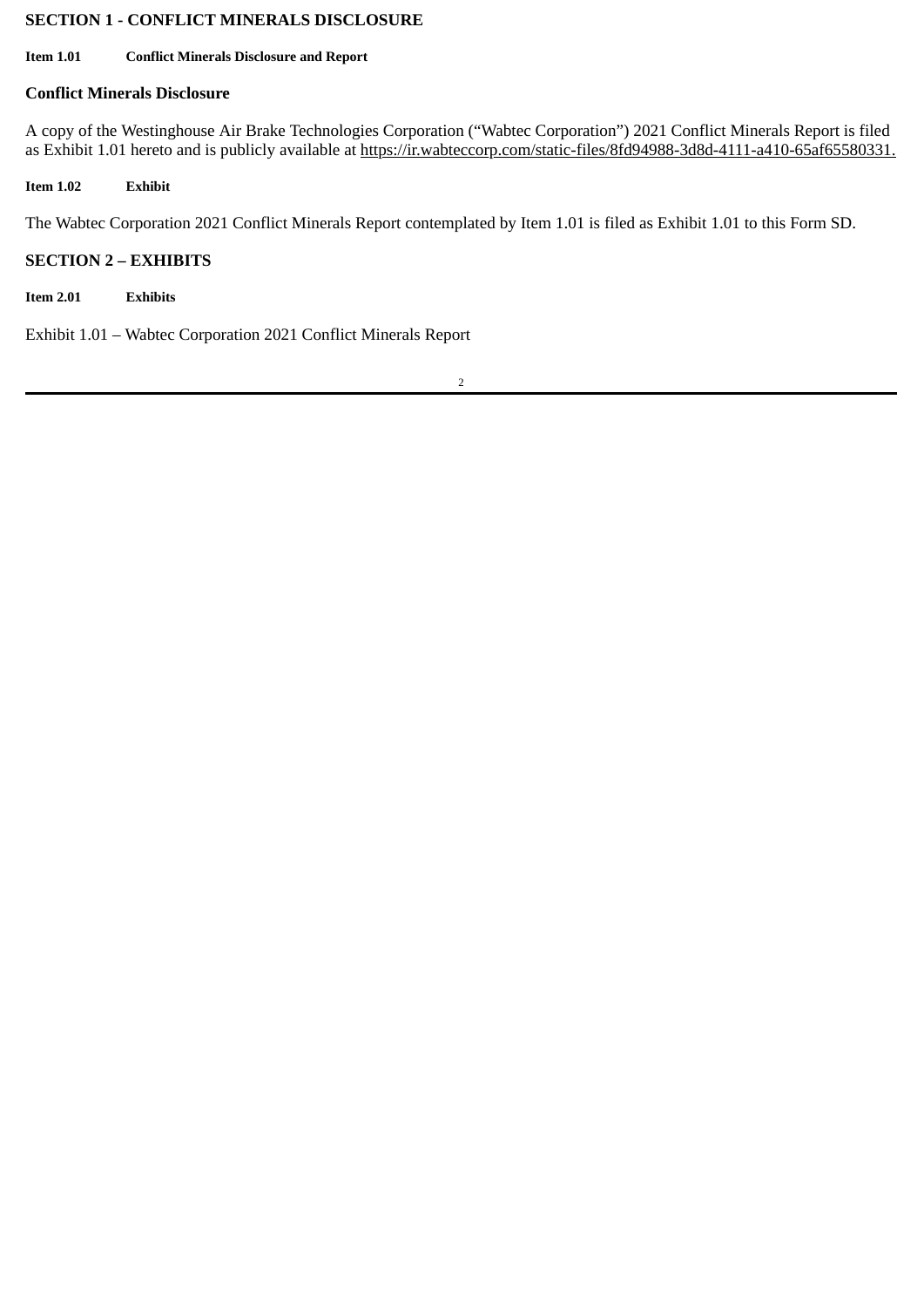#### **SIGNATURES**

Pursuant to the requirements of the Securities Exchange Act of 1934, the registrant has duly caused this report to be signed on its behalf by the duly authorized undersigned.

**Westinghouse Air Brake Technologies Corporation** (Registrant)

By: /s/ John A. Olin May 31, 2022

John A. Olin (Date) Executive Vice President and Chief Financial Officer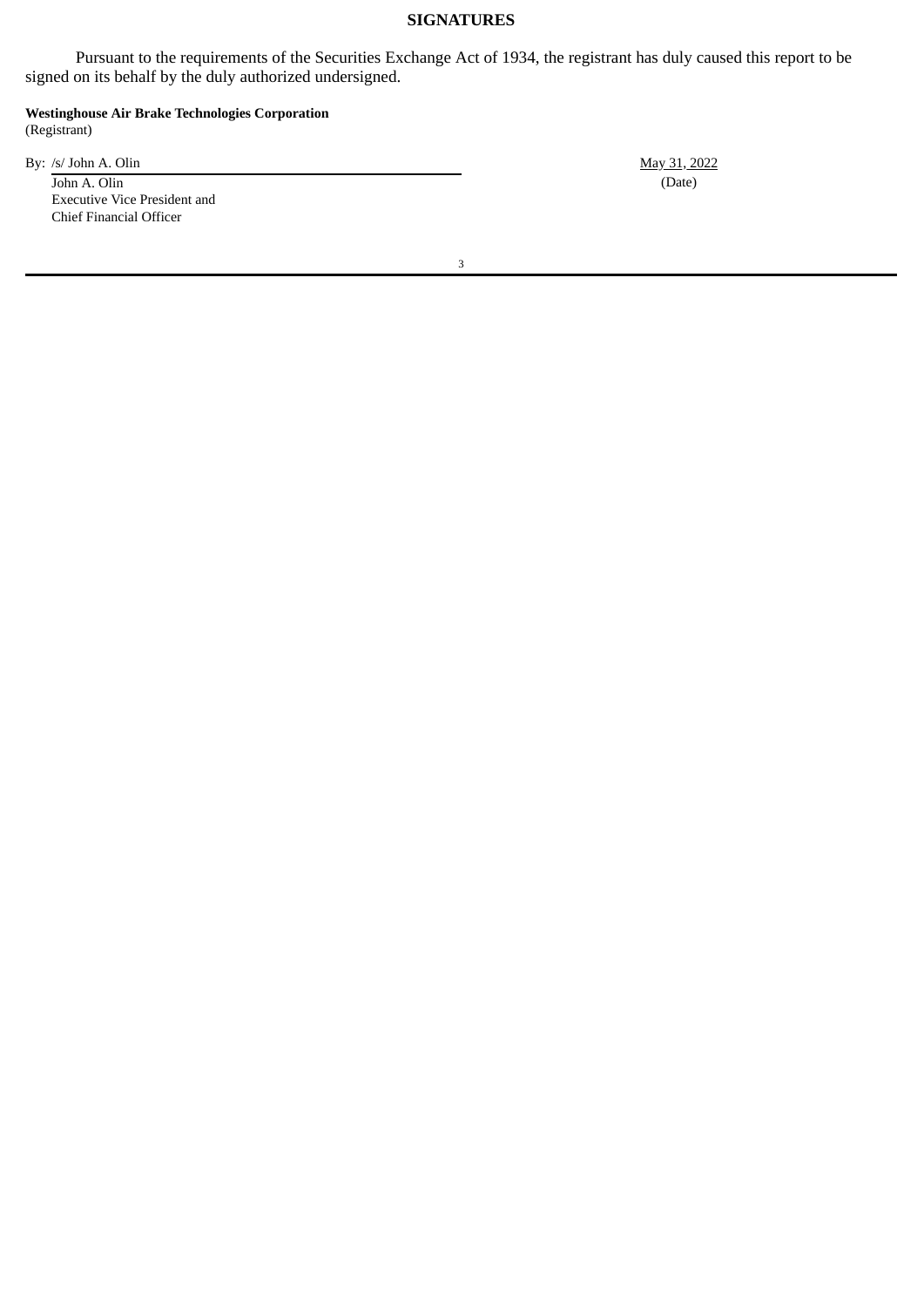# **EXHIBIT INDEX**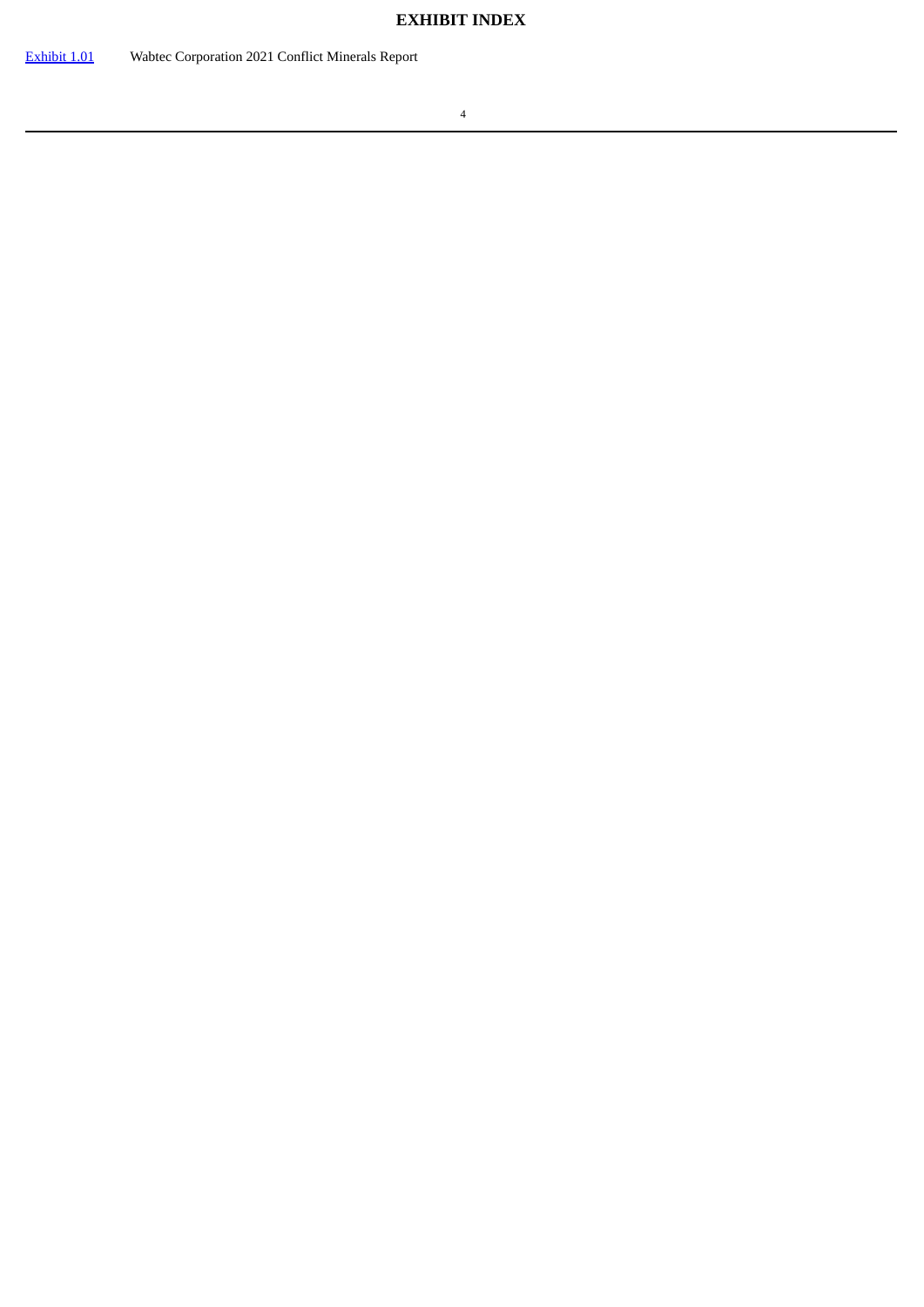

# **2021 Conflict Minerals Report**

#### <span id="page-4-0"></span>**Introduction**

Westinghouse Air Brake Technologies Corporation, doing business as Wabtec Corporation ("Wabtec" or the "Company"), prepared this Conflict Minerals Report ("Report") for the year ending December 31, 2021, as provided for in Rule 13p-1 of the Securities Exchange Act of 1934, as amended, and Form SD (collectively, the "Conflict Minerals Rule"). Wabtec provides its products and services through two principal business segments, the Freight Segment and the Transit Segment. The Freight Segment primarily manufactures and provides aftermarket parts and services for new locomotives; provides components for new and existing locomotives and freight cars; builds new commuter locomotives; supplies rail control and infrastructure products, including electronics, positive train control equipment, signal design and engineering services; overhauls locomotives; and provides heat exchangers and cooling systems for rail and other industrial markets. The Transit Segment primarily manufactures and services components for new and existing passenger transit vehicles, typically regional trains, high speed trains, subway cars, light-rail vehicles and buses; supplies rail control and infrastructure products, including electronics, signal design and engineering services; and refurbishes passenger transit vehicles.

Wabtec manufactures a wide range of products that contain tin, tantalum, tungsten or gold ("3TG"), but Wabtec does not purchase ore or unrefined 3TG from mines and is many steps removed in the supply chain from the mining of these minerals. We purchase materials from a wide network of suppliers and rely on them to assist with our reasonable country of origin inquiry regarding the 3TG that are necessary to the functionality or production of products we manufacture. After performing our reasonable country of origin inquiry and due diligence for 2021, we are unable to definitively determine whether the 3TG contained in our products originated from the Democratic Republic of the Congo or an adjoining country (collectively, the "Covered Countries"). Therefore, we are submitting this Report describing the due diligence we have performed pursuant to the Conflict Minerals Rule and our related processes and procedures.

This Report includes:

- the design of our due diligence measures;
- the due diligence we performed for 2021, including the steps we took to mitigate the risk that 3TG in our products benefit armed groups;
- the smelters and refiners of 3TG identified as potentially within Wabtec's supply chain and the countries of origin of ores that are potentially in the supply chains of these smelters and refiners; and

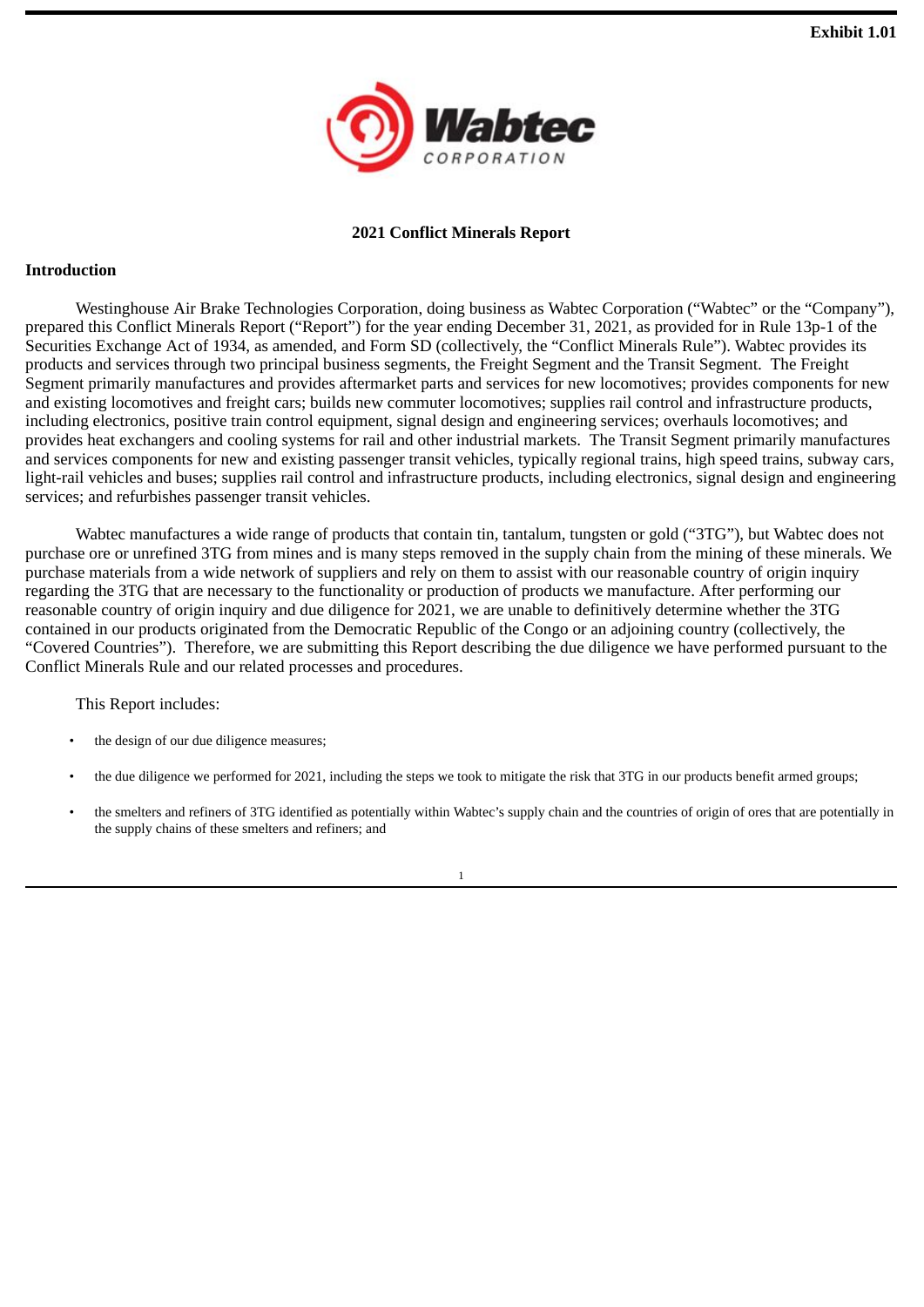• the steps that we plan to take to ensure continued progress towards eliminating conflict minerals in our supply chain.

#### **Due Diligence**

#### **Design of Wabtec's due diligence measures**

Wabtec has adopted Conflict Minerals Guidelines (the "Guidelines") that lay out the design of our 3TG due diligence process. The Guidelines describe procedures that Wabtec Global Operations and its business units use to perform due diligence on the source and origin of 3TG contained in products we manufacture. Wabtec designed its due diligence measures to be in conformity, in material respects, with the *OECD Due Diligence Guidance for Responsible Supply Chains of Minerals from Conflict-Affected and High-Risk Areas* including, the *Supplement on Tin, Tantalum, and Tungsten* and the *Supplement on Gold* (collectively, the "OECD Guidance").

#### **Description of Wabtec's due diligence measures for 2021**

Wabtec's 2021 due diligence measures are designed in conformity, in all material respects, with the Five-Step Framework for Risk-Based Due Diligence in the Mineral Supply Chain contained in the OECD Guidance*.*

#### **Step 1: Establish strong company management systems**

#### A. Adopt and commit to a supply chain policy for minerals originating from conflict-affected and high-risk areas

Wabtec's Conflict Minerals Policy, which is available on Wabtec's website, outlines our commitment to responsible supply chains and to the avoidance of conflict minerals that directly or indirectly finance or benefit armed groups in the Covered Countries. Moreover, the Guidelines contain the operative provisions of the Policy, as well as the process for ensuring that risks are adequately managed. Additional Wabtec policies relating to the due diligence measures contained in the OECD Guidance are incorporated into Wabtec's Supplier Code of Conduct, which is available on Wabtec's website (for more information, see "**Where You Can Find Additional Information**" below).

#### **B. Structure internal management systems to support supply chain due diligence**

**Internal management system.** Wabtec's internal management system for its supply chain due diligence is coordinated by Wabtec Global Operations, with support from the individual Wabtec business units.

• **Wabtec Global Operations.** Wabtec's Sourcing Compliance organization, with cross-functional support from Legal and Sourcing Commodity leaders, has oversight responsibility for Wabtec's Conflict Minerals Policy, including the establishment of processes and procedures to carry out this policy. The Sourcing Compliance organization also leads Wabtec's supply chain due diligence efforts and risk management review with support from the Sourcing Commodity leaders and Wabtec business units.

• **Wabtec business units**. Each Wabtec business unit must determine contact information for suppliers in order to complete processes and procedures to carry out this policy, **Internal reporting**. For 2021, Wabtec used the following 3TG due diligence reporting mechanisms:

 $\overline{2}$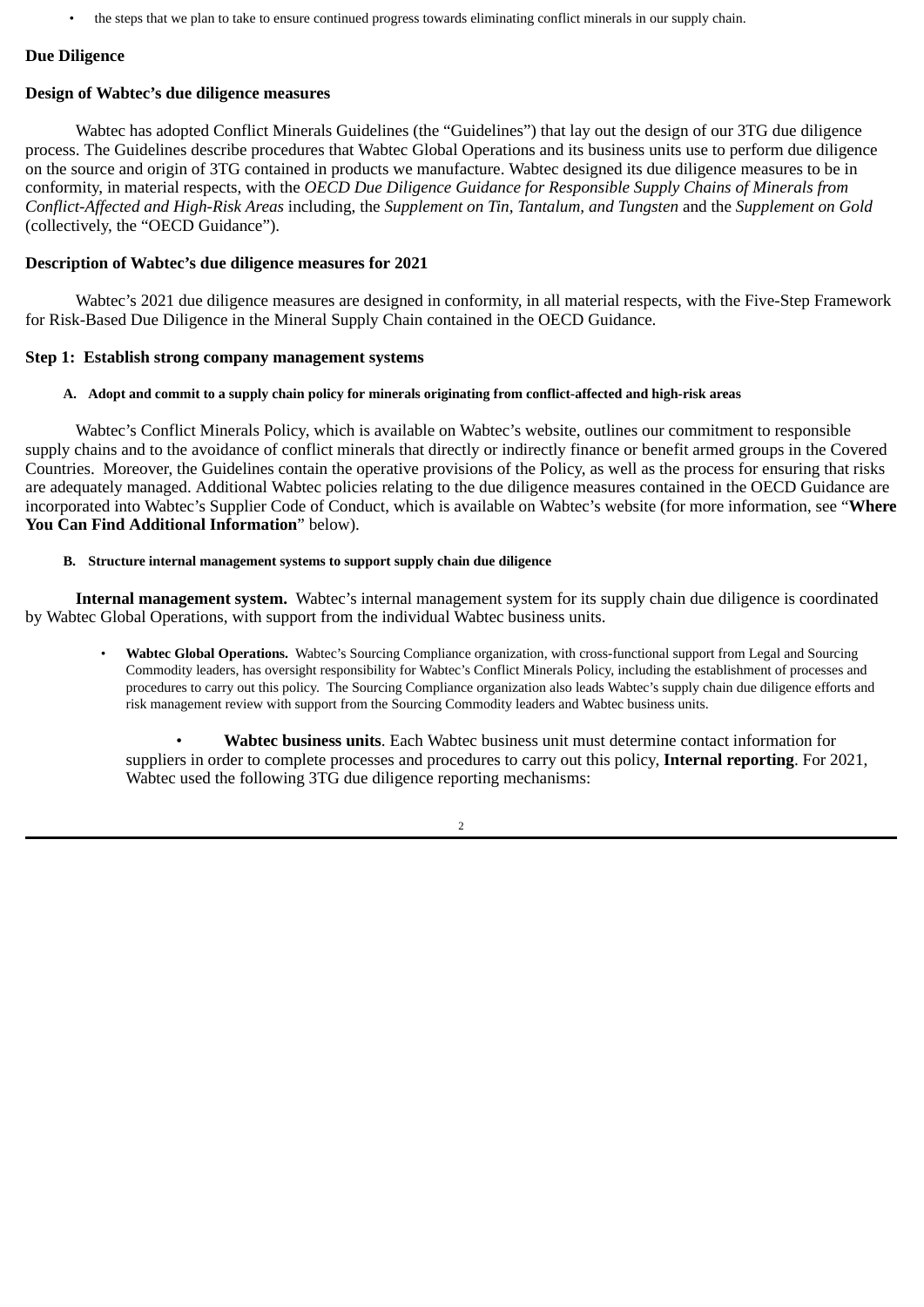- **Reporting to Chief Procurement Officer (CPO).** The CPO reviewed Wabtec's Conflict Minerals program and risk assessment with relevant stakeholders from Sourcing Compliance and Legal to determine the appropriate steps to mitigate any supply chain risks.
- **Coordination with Wabtec business units and Sourcing leaders.** Sourcing Compliance provides a summary of the 3TG due diligence results and efforts to improve supply chain transparency to the Wabtec Sourcing Leaders for each business unit. Where there is reason to believe that a supplier is not honoring its contractual obligations under the Guidelines, Wabtec Sourcing Leaders, depending on the circumstances, work with the supplier to address such concerns. In the event of continued concerns, the Wabtec business unit may take additional measures, up to and including termination of the supplier.

#### **C. Establish a system of controls and transparency over the 3TG supply chain**

#### **Identifying suppliers**. Each Wabtec business unit identified:

- **Relevant Suppliers** defined as suppliers that provide inputs to Wabtec products that are known or are likely to contain 3TG through a process that is based on an examination of internal records such as bills of material or other product specifications, a qualitative review of sourcing records, or information provided by the supplier; and
- **Significant Suppliers** defined as suppliers within the universe of Relevant Suppliers that are most significant to Wabtec's 3TG program, using criteria such as the amount of sourcing spend with the supplier and high-risk commodity groups.

**Identifying smelters and refiners in the supply chain**. Wabtec Global Operations used its best efforts to identify smelters and refiners of 3TG by surveying Significant Suppliers using the Responsible Minerals Initiative's ("RMI") Conflict Minerals Reporting Template ("CMRT"). The survey tools are designed to collect, manage and archive (for at least five years) supplier information relevant for 3TG due diligence including, among other things, the identity of smelters and refiners of 3TG in the supplier's supply chain, as well as information related to their 3TG compliance efforts. We apply criteria based on the CMRT to assess the acceptability of survey responses and follow up with Significant Suppliers whose survey responses are identified as potentially incomplete or inaccurate to seek more complete information.

**Conducting a reasonable country of origin inquiry**. For upstream due diligence to identify countries of origin and other relevant information about the conflict status of metals produced by the smelters and refiners identified as potentially in Wabtec's supply chain, Wabtec relies on the information made available through the Responsible Minerals Assurance Process ("RMAP") administered by RMI. Wabtec relied on this information to identify (1) the status of smelters and refiners potentially in Wabtec's supply chain; and (2) the countries of origin of ores that are potentially in the supply chains of these smelters and refiners. Where the data showed that ores utilized by one or more of these smelters or refiners originated in one or more of the Covered Countries, Wabtec concluded that there is reason to believe that 3TG from the Covered Countries may be present in the products of the business for which such smelters or refiners were reported as potentially in the supply chain. Due to business confidentiality and other competitive concerns, as recognized by the OECD Guidance*,* the RMI does not publish detailed information on the specific mine and location of origin of ores that supply the smelters and refiners subject to verification reviews. Consequently, no such information is provided in this Report. RMI's efforts to determine such information is described on the RMI website (see "**Where You Can Find Additional Information**" below).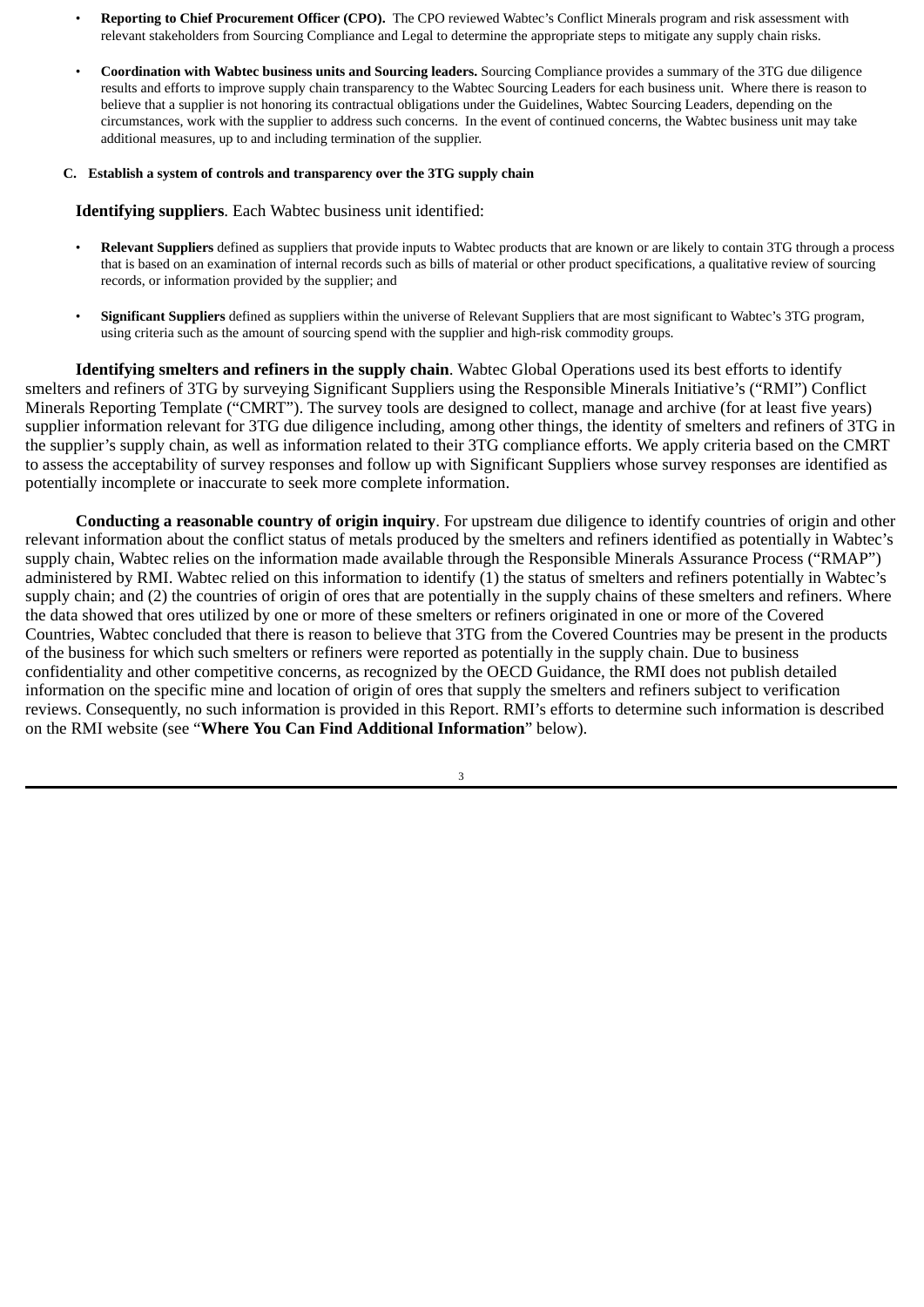#### **D. Strengthen company engagement with suppliers**

**Regular communications**. Wabtec communicates its expectations on responsible supply chains of 3TG by transmitting surveys and other communications from the Sourcing leaders of the Wabtec business units to Significant Suppliers and other Relevant Suppliers.

**Contractual obligations**. Each Wabtec business unit utilizes standard terms and conditions, and incorporate by reference Wabtec's Supplier Code of Conduct, which can be found on Wabtec's website (see "**Where You Can Find Additional Information**" below). Suppliers are contractually obligated to (1) adopt policies and establish systems to procure 3TG from sources that have been verified as conflict free; (2) provide supporting data on their 3TG supply chains to Wabtec when requested; and (3) provide Wabtec with audit rights and the right to terminate the contract in the event of material noncompliance.

#### **E. Establish a company-level grievance mechanism**

**Open reporting system**. Wabtec and its business units have an open reporting system – Speak Up Wabtec! – to allow employees and third parties to report concerns about policy violations, including concerns related to our 3TG policies. Concerns can be reported anonymously or for attribution through several channels, including any cognizant Wabtec Manager, any Compliance Resource (e.g. Wabtec legal counsel or auditor), by using the Speak Up Wabtec! e-tool at https://speakupwabtec.ethicspoint.com, by calling the Wabtec Speak Up Wabtec! Hotline in the US at (877) 860-1054 or using the e-tool to find country-specific telephone numbers, or by emailing speakupwabtec@wabtec.com.

**No retaliation**. Retaliation against any person for reporting a compliance or integrity concern is forbidden.

# **Step 2: Identify and assess supply chain risks**

## **A. Use best efforts to identify the smelters and refiners in the supply chain**

During 2021, using the processes described in Step 1.C above, Wabtec identified 2,597 Relevant Suppliers (up from 958 in 2020), including 809 Significant Suppliers (up from 362 in 2020). These year-over-year changes are primarily the result of the implementation of an electronic vendor management system for procurement that allows for better transparency of suppliers across the company's supply chain and within high-risk commodity groups. In addition, Wabtec included Castings and Raw Material suppliers to the scope of its 3TG Due Diligence in 2021 following RMI and industry feedback related to potential risks within these commodity groups. Our Significant Suppliers, mostly reporting at a company level, identified 343 smelters and refiners of 3TG that were potentially in their supply chains (as compared to 323 in 2020). See Table A below for a list of these smelters and refiners and a summary of their validation status under the RMAP.

## **B. Identify the scope of the risk assessment of the 3TG supply chain**

**Engaging with suppliers**. Wabtec's 3TG survey asks suppliers to identify smelters or refiners of 3TG in their supply chains. For Significant Suppliers that are identified as either not having a responsible 3TG sourcing policy or not implementing due diligence measures for conflict-free sourcing, we encourage those suppliers to implement such measures. We seek to engage all Significant Suppliers to encourage the smelters and refiners in their supply chains to become validated as Conformant (as defined below) by the RMAP or a similar program.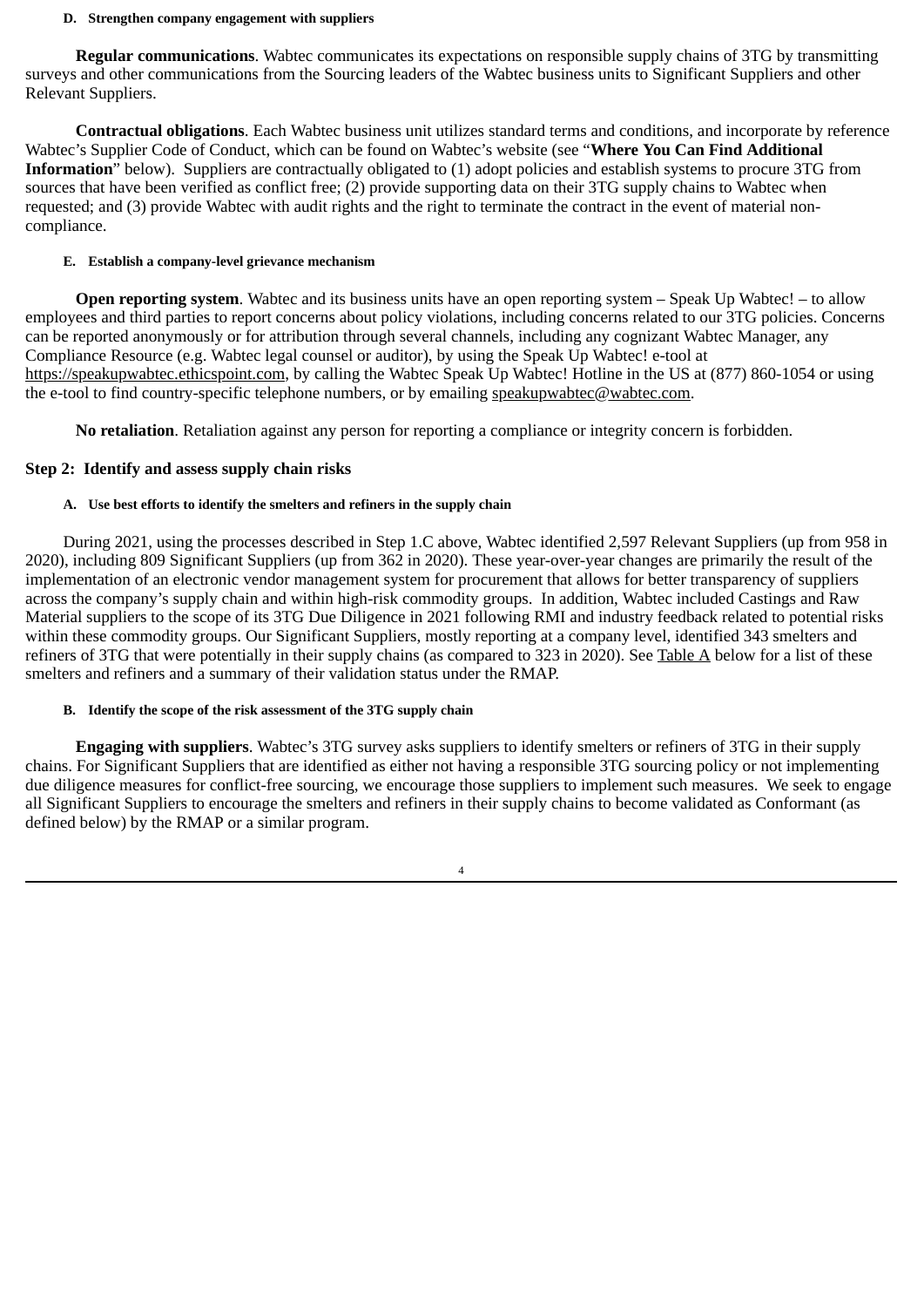Wabtec seeks to continuously improve its due diligence efforts to reduce 3TG supply chain risk by encouraging suppliers to source from Conformant smelters and refiners. In 2021, 69% of the smelters and refiners identified by our Significant Suppliers have been verified as Conformant.

#### C. Assess whether the suppliers have carried out all elements of due diligence for responsible supply chains of 3TG from conflict-affected **and high-risk areas**

Wabtec conducts due diligence to determine the degree of its suppliers' compliance with the contractual obligations laid out in the Guidelines. Measures may include reviewing supplier responses for completeness, accuracy, and credibility, as well as confirming smelter status by checking against the Smelter Look-up tab list of the RMI's CMRT and the RMI's Conformant Smelter list. When Significant Suppliers identify smelters and refiners not listed as Conformant by RMI or a similar program, we attempt to contact the smelter or refiner to validate their responsible 3TG sourcing process.

#### D. Where necessary, carry out joint spot checks at the mineral smelter or refiner's own facilities (including through participation in **industry-driven programs)**

In accordance with OECD Guidance, including its audit recommendations for downstream companies, Wabtec implements upstream audits by participating in and cooperating with industry organizations. Wabtec is a member of RMI (member code: WABT) and relied on the RMAP to conduct a risk assessment at the upstream level. For each smelter identified within its supply chain, Wabtec assessed the information available from the RMAP to determine whether there were any "red flags" (as defined in OECD Guidance) and, if needed, develop a corrective action plan. We encourage removal of any high-risk smelters from our supply chain.

## **Step 3: Design and implement a strategy to respond to identified risks**

#### **A. Report findings to designated senior management**

See Step 1.B above for a description of Wabtec's 3TG due diligence internal reporting processes.

# **B. Devise and adopt a risk management plan**

Wabtec annually compiles a report of 3TG risks identified in its supply chain for review by Wabtec's Chief Procurement Officer to determine the appropriate steps to take in mitigating any identified supply chain risks. In 2021, Wabtec focused on reducing risk by (1) engaging Significant Suppliers to encourage the smelters and refiners in their supply chains to become validated as Conformant by the RMAP, (2) encouraging Significant Suppliers who identified high-risk smelters and refiners to remove them from their supply chains, and (3) engaging with non-Conformant smelters and refiners directly to encourage them to participate in the RMAP audit process to become Conformant. A high-risk smelter or refiner is one for which there are credible reports that such smelter or refiner sources materials in a manner that directly or indirectly finances armed conflict.

For Significant Suppliers who identified high-risk smelters and suppliers, Wabtec Global Operations sent such supplier a letter requesting: (a) that that supplier confirm whether these smelters or refiners are in fact in their supply chain, and if so, whether such materials are used in Wabtec products, (b) that the supplier encourage these smelters or refiners to participate in the RMAP, and (c) that if a smelter or refiner refuses to participate in the RMAP, such supplier should develop a plan to remove the smelter from its supply chain.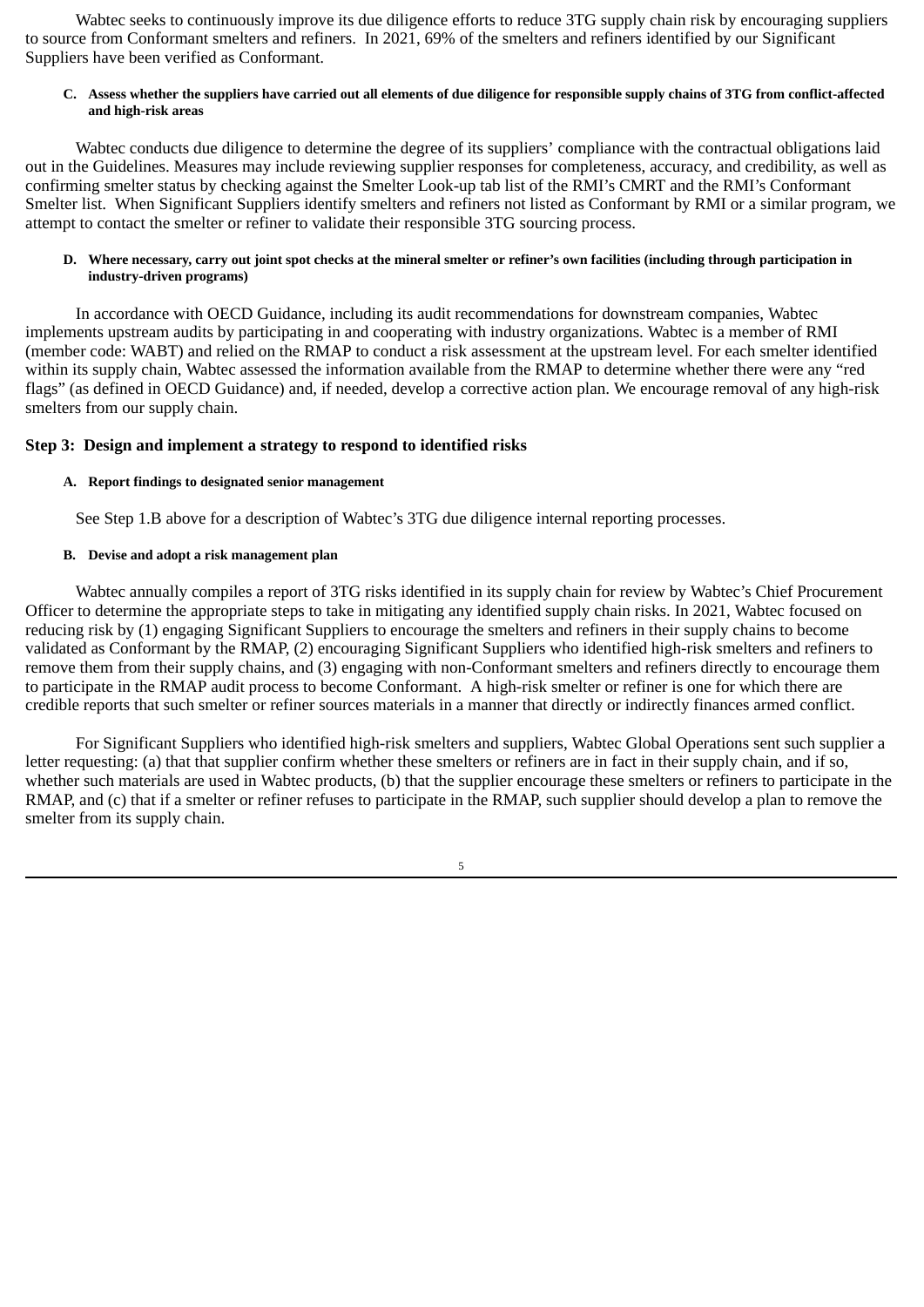#### **Step 4: Carry out independent 3rd-party audit of smelters/refiners' due diligence practices**

See Step 2.D above for a discussion of how Wabtec conducted its risk assessment at the upstream level by participating in and cooperating with industry organizations like RMI.

#### **Step 5: Report annually on supply chain due diligence**

We file this Report annually with the SEC, and a copy is publicly available on our website at: https://ir.wabteccorp.com/static-files/8fd94988-3d8d-4111-a410-65af65580331.

#### **Due Diligence Results**

Wabtec relies on its suppliers to provide information on the origin of 3TG contained in the components and materials supplied to us. These suppliers are similarly reliant upon information provided by their suppliers. In 2021, Wabtec identified 2,597 Relevant Suppliers, including 809 Significant Suppliers. Our Significant Suppliers identified 343 smelters and refiners of 3TG that were potentially in their supply chains. Of these 343 unique facilities identified, 69% were validated as "conformant" under the RMAP as of April 19, 2022. "Conformant" means that a smelter or refiner was audited by the RMI and has been found to be conformant with the RMAP. See Table A below for a list of these smelters and refiners and a summary of their validation status under the RMAP. Based on the information obtained as a result of the due diligence measures described above, we reasonably determined that the minerals processed by the smelters and refiners listed are from the countries listed in Table B.

With regard to the specific smelters or refiners identified by Wabtec, we cannot be certain that the identified smelters and refiners supplied 3TG for parts and components supplied to Wabtec rather than to other customers. Wabtec does not purchase raw ore or unrefined tin, tantalum, tungsten or gold. Wabtec is many steps removed from the mining of the conflict minerals. For this reason, we have been unable to establish chain of custody or identify with confidence the specific facilities used to process the 3TG in our products and/or the country of origin, the mine or location of origin of the 3TG in our products.

#### **Continuous improvement**

Wabtec intends to continue its efforts in 2022 to improve its supply chain due diligence and further mitigate the risk that 3TG contained in its products supports armed conflict in Covered Countries by:

- Communication and training with our suppliers across the Wabtec business units to improve their understanding of Wabtec's responsible sourcing efforts and improve the percentage of Significant Suppliers responding to Wabtec's 3TG due diligence efforts and the quality of their responses to our surveys;
- Identification of and communication with smelters and refiners in Wabtec's supply chain, both directly and indirectly through Wabtec's Significant Suppliers, in order to increase the number of smelters and refiners that participate in the RMAP and become Conformant; and
- Coordination with any new Significant Suppliers to ensure that they understand Wabtec's responsible sourcing and compliance requirements, the requirements of the Conflict Minerals Rule, and the OECD Guidance.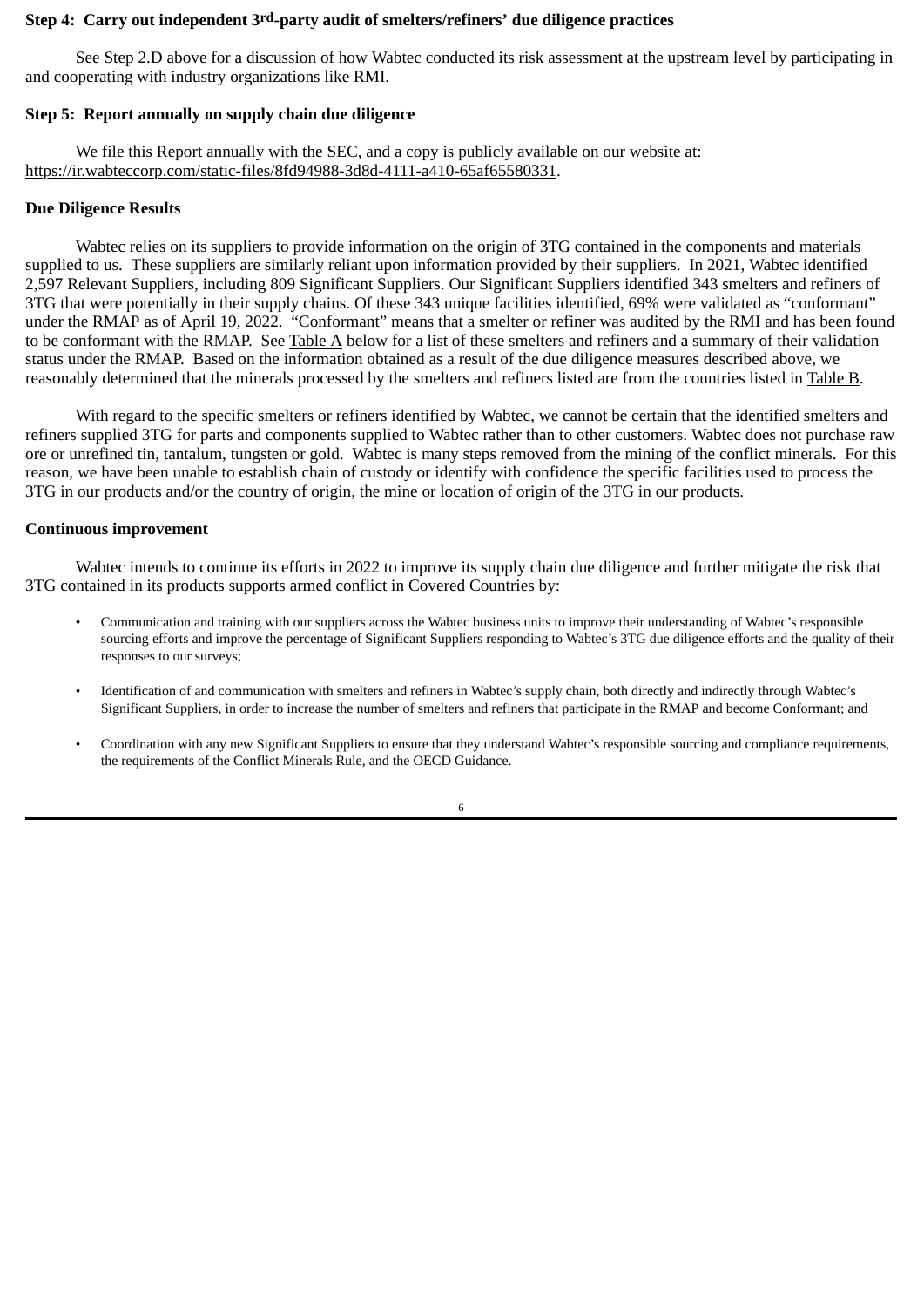# **Table A** (as of April 20, 2022)

# **Summary of Smelters and Refiners**

# of Smelters and Refiners Reported in Our Supply Chain

|          |      | Conformant |      | <b>Active</b> |      | <b>On Smelter Look</b><br>Up Tab |      | <b>Total</b> |
|----------|------|------------|------|---------------|------|----------------------------------|------|--------------|
|          | 2020 | 2021       | 2020 | 2021          | 2020 | 2021                             | 2020 | 2021         |
| Tin      | 51   | 56         | ᆂᆂ   |               | IJ   |                                  | 73   | 82           |
| Tungsten | 36   | 42         |      |               |      |                                  | 44   | 49           |
| Tantalum | 35   | 38         |      |               |      |                                  | 35   | 39           |
| Gold     | 107  | 100        |      |               | 58   | 67                               | 171  | 173          |
| Total    | 229  | 236        | 23   | 19            | 71   | 88                               | 323  | 343          |

We note the following in connection with the information contained in the foregoing table:

(1) While the smelters and refiners reflected in the table were identified by our Significant Suppliers as potentially being part of our 2021 supply chain, not all of the smelters and refiners may have processed the necessary 3TG contained in the in-scope products that we manufactured. Many Significant Suppliers reported to us at a "company level" the 3TG contained in all of their products, not just those in the products that they sold to us. Some Significant Suppliers also may have reported to us smelters and refiners that were not in our supply chain due to over-inclusiveness in the information received from their suppliers or for other reasons. In addition, the smelters and refiners reflected above may not be all of the smelters and refiners in our supply chain. Some Significant Suppliers may be unable to identify all of the smelters and refiners used to process the necessary 3TG content contained in the products that we manufactured, and not all of the Significant Suppliers responded to our inquiries.

(2) "Conformant" means that a smelter or refiner was audited by the RMI and has been found to be conformant with the RMAP. The information reflected in the table is based solely on information made available by the RMI to its members, without independent verification by us.

(3) "Active" means that a smelter or refiner is a participant in the RMAP committed to undergoing an assessment and has scheduled an assessment date, or is participating in one of the cross-recognized certification programs.

(4) A smelter or refiner is listed as "On Smelter Look-up Tab Only" if it was not Conformant or Active, but appears on the Smelter Look-Up Tab of the CMRT.

(5) The information reflected in the table is based solely on information made available by the RMI to its members, without independent verification by us.

| <b>Metal</b> | <b>Smelter Reference Name</b>              | Country          | <b>Audit Status</b> |
|--------------|--------------------------------------------|------------------|---------------------|
| Gold         | <b>Alexy Metals</b>                        | <b>US</b>        | Active              |
| Gold         | <b>Augmont Enterprises Private Limited</b> | <b>INDIA</b>     | Active              |
| Gold         | C.I Metales Procesados Industriales SAS    | <b>COLOMBIA</b>  | Active              |
| Gold         | GCC Gujrat Gold Centre Pvt. Ltd.           | <b>INDIA</b>     | Active              |
| Gold         | Sancus ZFS (L'Orfebre, SA)                 | <b>COLOMBIA</b>  | Active              |
| Gold         | WEEEREFINING                               | France           | Active              |
| Gold         | 8853 S.p.A.                                | <b>ITALY</b>     | Conformant          |
| Gold         | <b>Advanced Chemical Company</b>           | US.              | Conformant          |
| Gold         | AGR (Perth Mint Australia)                 | <b>AUSTRALIA</b> | Conformant          |
| Gold         | Aida Chemical Industries Co., Ltd.         | JAPAN            | Conformant          |

#### **Status of Identified Smelters and Refiners for 2021**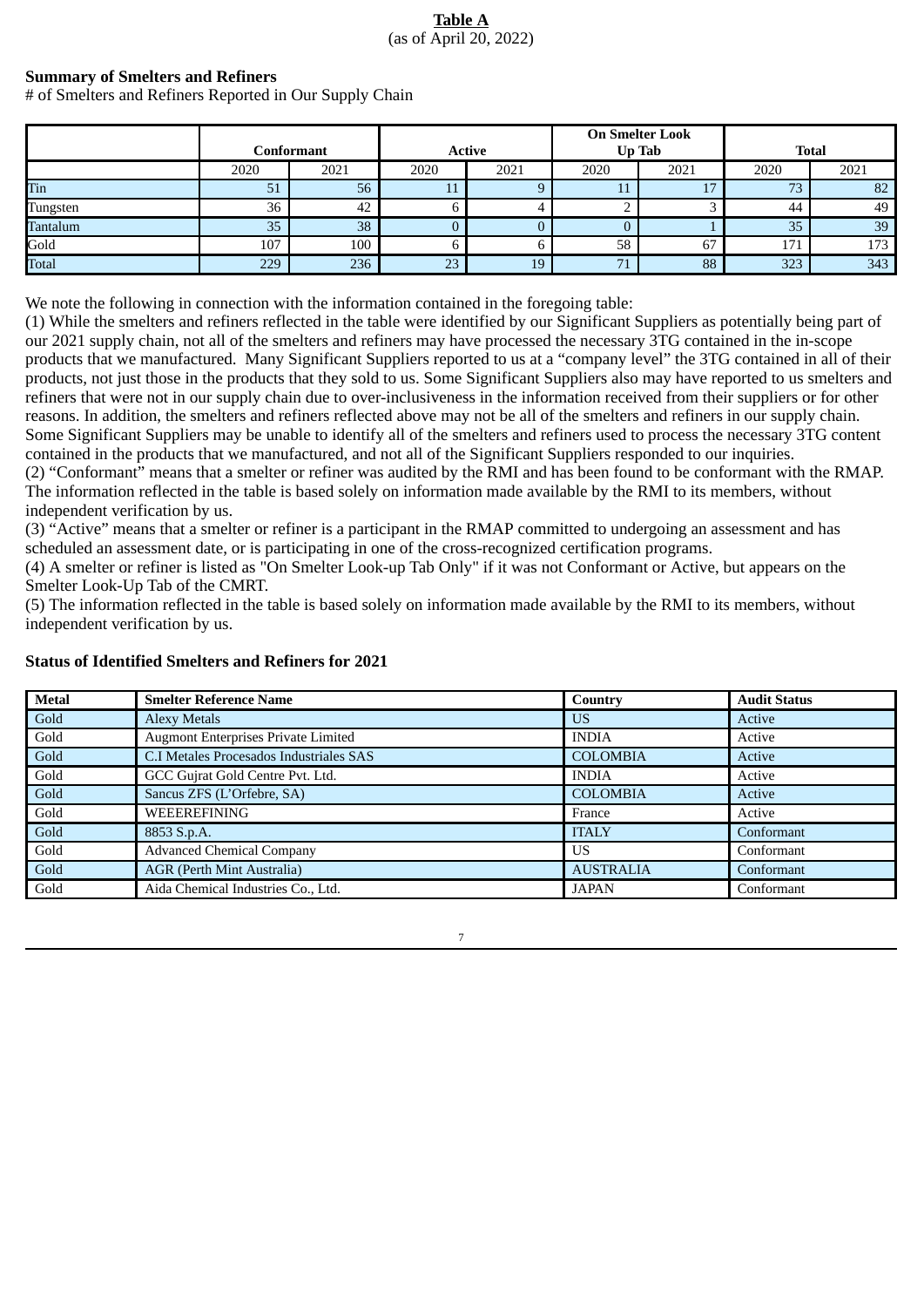|      |                                                                 | <b>UNITED ARAB</b> |            |
|------|-----------------------------------------------------------------|--------------------|------------|
| Gold | Al Etihad Gold LLC                                              | <b>EMIRATES</b>    | Conformant |
| Gold | Allgemeine Gold-und Silberscheideanstalt A.G.                   | <b>GERMANY</b>     | Conformant |
| Gold | Almalyk Mining and Metallurgical Complex (AMMC)                 | <b>UZBEKISTAN</b>  | Conformant |
| Gold | Amagasaki Factory, Hyogo Prefecture, Japan                      | <b>JAPAN</b>       | Conformant |
| Gold | AngloGold Ashanti Brazil                                        | <b>BRAZIL</b>      | Conformant |
| Gold | Argor-Heraeus S.A.                                              | SWITZERLAND        | Conformant |
| Gold | Asahi Refining Canada Ltd.                                      | <b>CANADA</b>      | Conformant |
| Gold | Asahi Refining USA Inc.                                         | <b>US</b>          | Conformant |
| Gold | Asaka Riken Co., Ltd.                                           | <b>JAPAN</b>       | Conformant |
| Gold | Aurubis AG                                                      | <b>GERMANY</b>     | Conformant |
| Gold | <b>BALORE REFINERSGA</b>                                        | <b>INDIA</b>       | Conformant |
| Gold | Bangko Sentral ng Pilipinas (Central Bank of the Philippines)   | <b>PHILIPPINES</b> | Conformant |
| Gold | <b>Boliden AB</b>                                               | <b>SWEDEN</b>      | Conformant |
| Gold | C. Hafner GmbH + Co. KG                                         | <b>GERMANY</b>     | Conformant |
| Gold | <b>CCR</b>                                                      | <b>CANADA</b>      | Conformant |
| Gold | Cendres + M?taux SA                                             | SWITZERLAND        | Conformant |
| Gold | Chimet S.p.A.                                                   | <b>ITALY</b>       | Conformant |
| Gold | China Henan Zhongyuan Gold Smelter                              | <b>CHINA</b>       | Conformant |
| Gold | China's Shandong Gold Mining Co., Ltd                           | <b>CHINA</b>       | Conformant |
| Gold | Chugai Mining                                                   | <b>JAPAN</b>       | Conformant |
| Gold | Do Sung Corporation                                             | <b>KOREA</b>       | Conformant |
| Gold | Doduco                                                          | <b>GERMANY</b>     | Conformant |
| Gold | Dowa                                                            | <b>JAPAN</b>       | Conformant |
| Gold | Eco-System Recycling Co., Ltd.                                  | <b>JAPAN</b>       | Conformant |
| Gold | Eco-System Recycling Co., Ltd. North Plant                      | <b>JAPAN</b>       | Conformant |
| Gold | Eco-System Recycling Co., Ltd. West Plant                       | <b>JAPAN</b>       | Conformant |
|      |                                                                 | <b>UNITED ARAB</b> |            |
| Gold | <b>Emirates Gold DMCC</b>                                       | <b>EMIRATES</b>    | Conformant |
| Gold | Fujian Zijin mining stock company gold smelter                  | <b>CHINA</b>       | Conformant |
| Gold | <b>Geib Refining Corporation</b>                                | <b>US</b>          | Conformant |
| Gold | HeeSung Metal Ltd.                                              | <b>KOREA</b>       | Conformant |
| Gold | Heimerle + Meule GmbH                                           | <b>GERMANY</b>     | Conformant |
| Gold | Heraeus Germany GmbH Co. KG                                     | <b>GERMANY</b>     | Conformant |
| Gold | Heraeus Ltd. Hong Kong                                          | <b>CHINA</b>       | Conformant |
| Gold | Inner Mongolia Qiankun Gold and Silver Refinery Share Co., Ltd. | <b>CHINA</b>       | Conformant |
| Gold | Ishifuku Metal Industry Co., Ltd.                               | <b>JAPAN</b>       | Conformant |
| Gold | <b>Istanbul Gold Refinery</b>                                   | <b>TURKEY</b>      | Conformant |
| Gold | Italpreziosi                                                    | <b>ITALY</b>       | Conformant |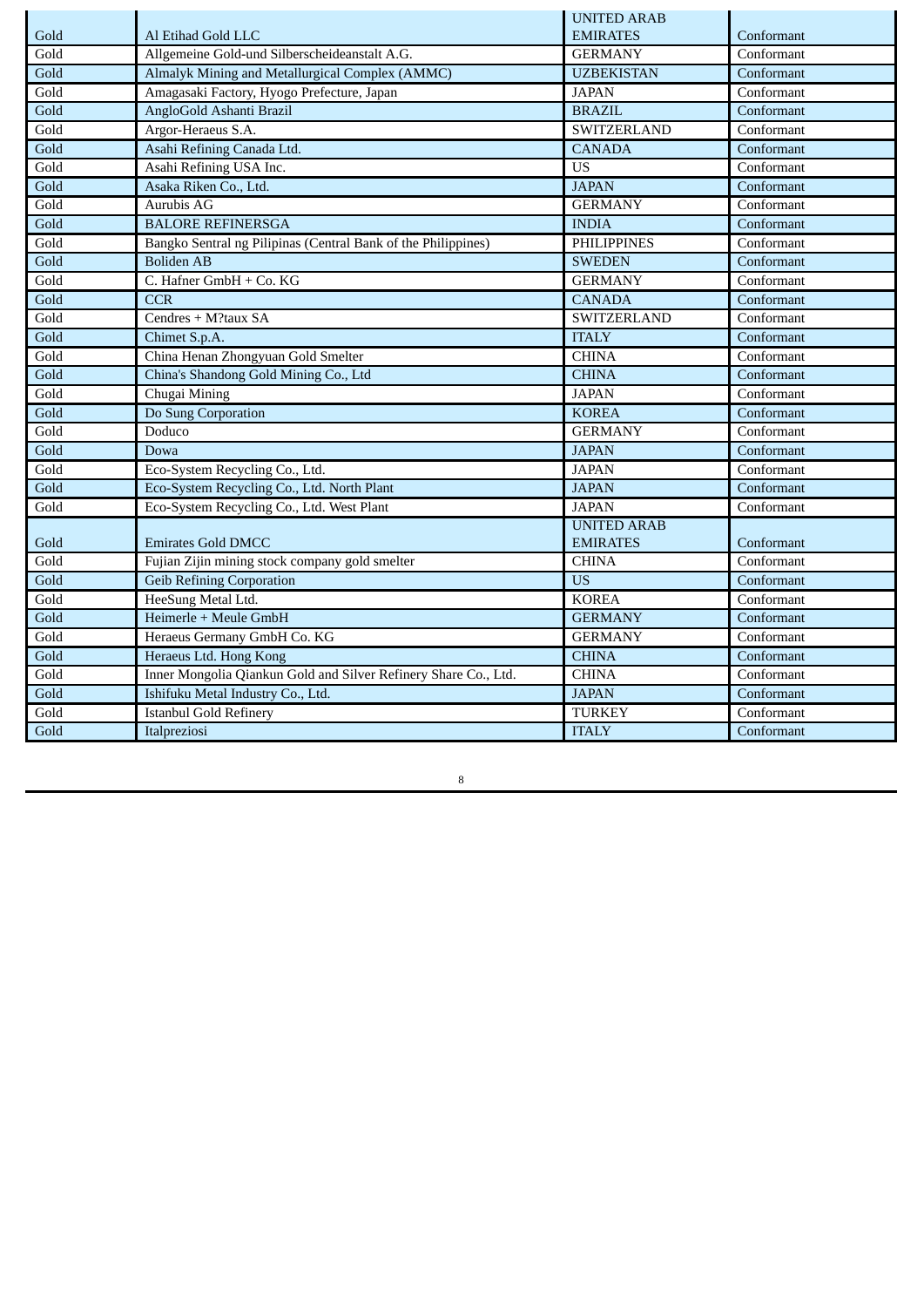| Gold | Japan Mint                                                  | <b>JAPAN</b>        | Conformant |
|------|-------------------------------------------------------------|---------------------|------------|
| Gold | <b>JCC</b>                                                  | <b>CHINA</b>        | Conformant |
| Gold | JX Nippon Mining & Metals Co., Ltd.                         | <b>JAPAN</b>        | Conformant |
| Gold | Kazzinc                                                     | <b>KAZAKHSTAN</b>   | Conformant |
| Gold | Kennecott Utah Copper LLC                                   | <b>US</b>           | Conformant |
| Gold | KGHM Polska Miedz S.A.                                      | <b>POLAND</b>       | Conformant |
| Gold | Kojima Chemicals Co., Ltd.                                  | <b>JAPAN</b>        | Conformant |
| Gold | Korea Zinc Co., Ltd.                                        | <b>KOREA</b>        | Conformant |
| Gold | L'Orfebre S.A.                                              | <b>ANDORRA</b>      | Conformant |
| Gold | LS-NIKKO Copper Inc.                                        | <b>KOREA</b>        | Conformant |
| Gold | <b>Marsam Metals</b>                                        | <b>BRAZIL</b>       | Conformant |
| Gold | Materion                                                    | <b>US</b>           | Conformant |
| Gold | Matsuda Sangyo Co., Ltd.                                    | <b>JAPAN</b>        | Conformant |
| Gold | MEM(Sumitomo Group)                                         | <b>JAPAN</b>        | Conformant |
| Gold | Metal Concentrators SA (Pty) Ltd.                           | <b>SOUTH AFRICA</b> | Conformant |
| Gold | Metal?rgica Met-Mex Pe?oles, S.A. de C.V                    | <b>MEXICO</b>       | Conformant |
| Gold | Metallurgie Hoboken Overpelt                                | <b>BELGIUM</b>      | Conformant |
| Gold | <b>Metalor Switzerland</b>                                  | <b>SWITZERLAND</b>  | Conformant |
| Gold | Metalor Technologies (Hong Kong) Ltd.                       | <b>CHINA</b>        | Conformant |
| Gold | Metalor Technologies (Singapore) Pte., Ltd.                 | <b>SINGAPORE</b>    | Conformant |
| Gold | Metalor Technologies (Suzhou) Ltd.                          | <b>CHINA</b>        | Conformant |
| Gold | <b>Metalor USA Refining Corporation</b>                     | <b>US</b>           | Conformant |
| Gold | Mitsubishi Materials Corporation                            | <b>JAPAN</b>        | Conformant |
| Gold | Mitsui Kinzoku Co., Ltd.                                    | <b>JAPAN</b>        | Conformant |
| Gold | MMTC-PAMP India Pvt., Ltd.                                  | <b>INDIA</b>        | Conformant |
| Gold | Nadir Metal Rafineri San. Ve Tic. A.S.                      | <b>TURKEY</b>       | Conformant |
| Gold | Navoi Mining and Metallurgical Combinat                     | <b>UZBEKISTAN</b>   | Conformant |
| Gold | <b>NH Recytech Company</b>                                  | <b>KOREA</b>        | Conformant |
| Gold | Nihon Material Co., Ltd.                                    | <b>JAPAN</b>        | Conformant |
| Gold | Ogussa Osterreichische Gold- und Silber-Scheideanstalt GmbH | <b>AUSTRIA</b>      | Conformant |
| Gold | Ohura Precious Metal Industry Co., Ltd.                     | <b>JAPAN</b>        | Conformant |
| Gold | PAMP S.A.                                                   | <b>SWITZERLAND</b>  | Conformant |
| Gold | Planta Recuperadora de Metales SpA                          | <b>CHILE</b>        | Conformant |
| Gold | PT Aneka Tambang (Persero) Tbk                              | <b>INDONESIA</b>    | Conformant |
| Gold | PX Precinox S.A.                                            | SWITZERLAND         | Conformant |
| Gold | Rand Refinery (Pty) Ltd.                                    | <b>SOUTH AFRICA</b> | Conformant |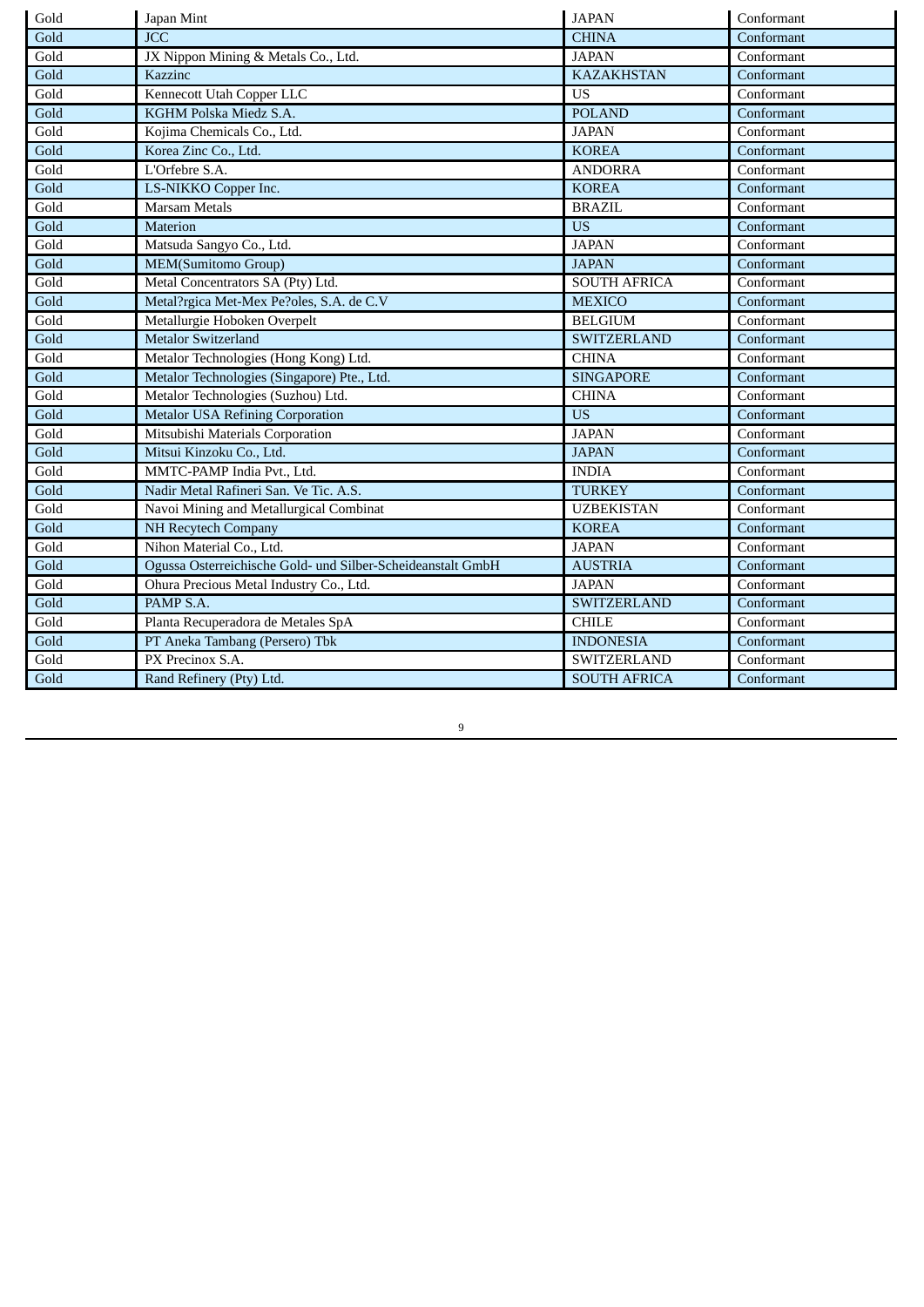| Gold | Remondis Argentia B.V.                            | <b>NETHERLANDS</b>  | Conformant             |
|------|---------------------------------------------------|---------------------|------------------------|
| Gold | Royal Canadian Mint                               | <b>CANADA</b>       | Conformant             |
| Gold | <b>SAAMP</b>                                      | <b>FRANCE</b>       | Conformant             |
| Gold | Safimet S.p.A                                     | <b>ITALY</b>        | Conformant             |
| Gold | <b>SAFINA A.S.</b>                                | <b>CZECHIA</b>      | Conformant             |
| Gold | Samdok Metal                                      | <b>KOREA</b>        | Conformant             |
| Gold | SEMPSA Joyeria Plateria S.A.                      | <b>SPAIN</b>        | Conformant             |
| Gold | Shandong Zhaojin Gold & Silver Refinery Co., Ltd. | <b>CHINA</b>        | Conformant             |
| Gold | Shonan Plant Tanaka Kikinzoku                     | <b>JAPAN</b>        | Conformant             |
| Gold | Sichuan Tianze Precious Metals Co., Ltd.          | <b>CHINA</b>        | Conformant             |
| Gold | Singway Technology Co., Ltd.                      | <b>TAIWAN</b>       | Conformant             |
| Gold | Solar Applied Materials Technology Corp.          | <b>TAIWAN</b>       | Conformant             |
| Gold | SungEel HiMetal Co., Ltd.                         | <b>KOREA</b>        | Conformant             |
| Gold | T.C.A S.p.A                                       | <b>ITALY</b>        | Conformant             |
| Gold | Tokuriki Honten Co., Ltd.                         | <b>JAPAN</b>        | Conformant             |
| Gold | TOO Tau-Ken-Altyn                                 | <b>KAZAKHSTAN</b>   | Conformant             |
| Gold | Torecom                                           | <b>KOREA</b>        | Conformant             |
| Gold | <b>Umicore Precious Metals Thailand</b>           | <b>THAILAND</b>     | Conformant             |
| Gold | United Precious Metal Refining, Inc.              | <b>US</b>           | Conformant             |
| Gold | Valcambi S.A.                                     | <b>SWITZERLAND</b>  | Conformant             |
| Gold | WIELAND Edelmetalle GmbH                          | <b>GERMANY</b>      | Conformant             |
| Gold | Yamakin Co., Ltd.                                 | <b>JAPAN</b>        | Conformant             |
| Gold | Yokohama Metal Co., Ltd.                          | <b>JAPAN</b>        | Conformant             |
| Gold | Abington Reldan Metals, LLC                       | <b>US</b>           | On Smelter Look Up Tab |
| Gold | African Gold Refinery                             | <b>UGANDA</b>       | On Smelter Look Up Tab |
| Gold | Anhui Tongling Nonferrous Metal Mining Co., Ltd.  | <b>CHINA</b>        | On Smelter Look Up Tab |
| Gold | <b>ATAkulche</b>                                  | <b>TURKEY</b>       | On Smelter Look Up Tab |
| Gold | <b>AU Traders and Refiners</b>                    | <b>SOUTH AFRICA</b> | On Smelter Look Up Tab |
| Gold | Caridad                                           | <b>MEXICO</b>       | On Smelter Look Up Tab |
| Gold | <b>CGR Metalloys Pvt Ltd.</b>                     | <b>INDIA</b>        | On Smelter Look Up Tab |
| Gold | CHALCO Yunnan Copper Co. Ltd.                     | <b>CHINA</b>        | On Smelter Look Up Tab |
| Gold | Daye Non-Ferrous Metals Mining Ltd.               | <b>CHINA</b>        | On Smelter Look Up Tab |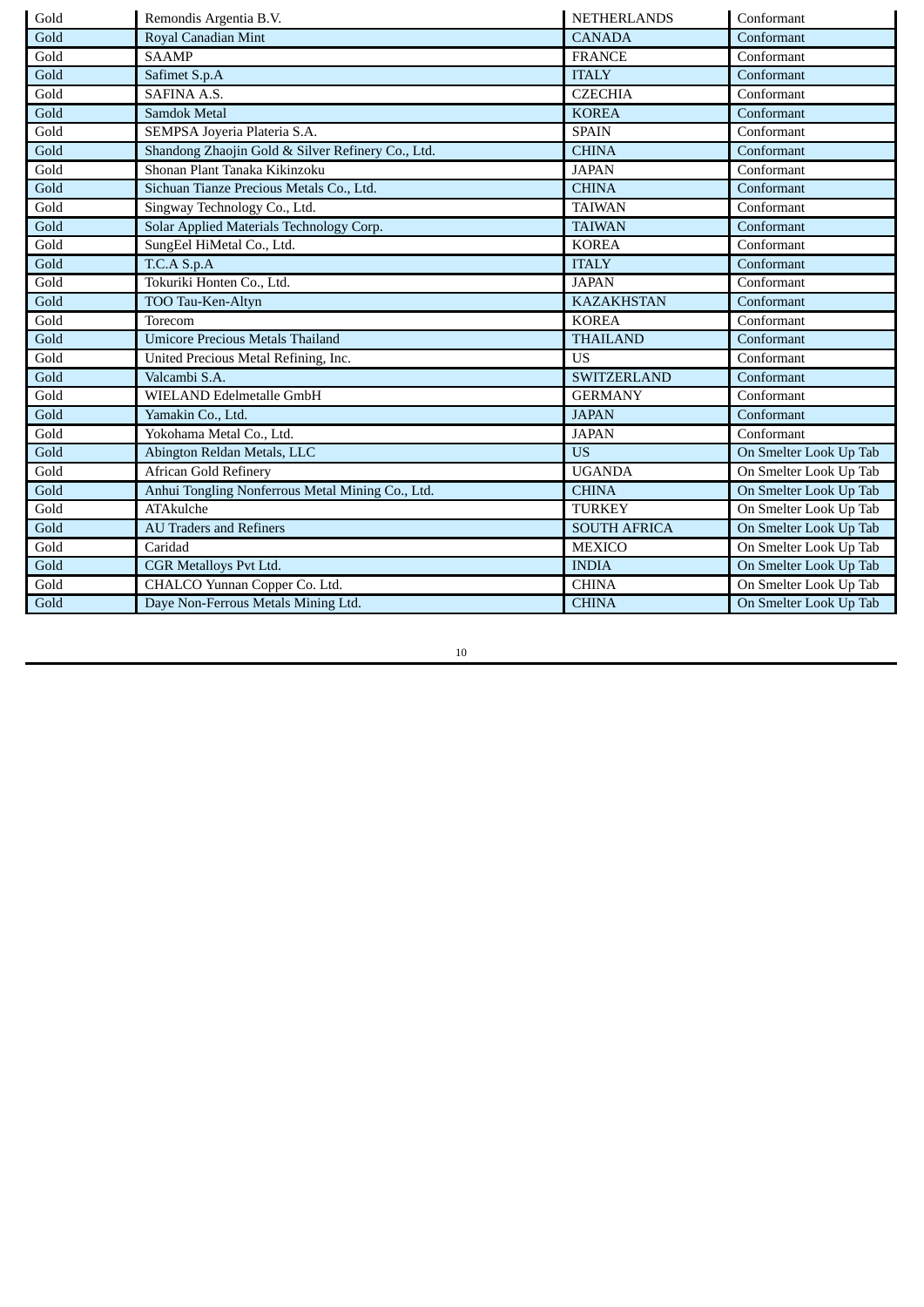| Gold | <b>DEGUSSA</b>                                                         | <b>GERMANY</b>     | On Smelter Look Up Tab |
|------|------------------------------------------------------------------------|--------------------|------------------------|
|      |                                                                        | <b>UNITED ARAB</b> |                        |
| Gold | Dijllah Gold Refinery FZC                                              | <b>EMIRATES</b>    | On Smelter Look Up Tab |
| Gold | Ekaterinburg                                                           | <b>RUSSIA</b>      | On Smelter Look Up Tab |
| Gold | Emerald Jewel Industry India Limited (Unit 1)                          | <b>INDIA</b>       | On Smelter Look Up Tab |
| Gold | Emerald Jewel Industry India Limited (Unit 2)                          | <b>INDIA</b>       | On Smelter Look Up Tab |
| Gold | Emerald Jewel Industry India Limited (Unit 3)                          | <b>INDIA</b>       | On Smelter Look Up Tab |
| Gold | Emerald Jewel Industry India Limited (Unit 4)                          | <b>INDIA</b>       | On Smelter Look Up Tab |
|      | Federal State Unitary Enterprise Moscow Special Processing Plant (FSUE |                    |                        |
| Gold | MZSS)                                                                  | <b>RUSSIA</b>      | On Smelter Look Up Tab |
| Gold | Fidelity Printers and Refiners Ltd.                                    | <b>ZIMBABWE</b>    | On Smelter Look Up Tab |
| Gold | <b>FSE Novosibirsk Refinery</b>                                        | <b>RUSSIA</b>      | On Smelter Look Up Tab |
|      |                                                                        |                    |                        |
|      |                                                                        | <b>UNITED ARAB</b> |                        |
| Gold | Fujairah Gold FZC                                                      | <b>EMIRATES</b>    | On Smelter Look Up Tab |
| Gold | Gansu Seemine Material Hi-Tech Co., Ltd.                               | <b>CHINA</b>       | On Smelter Look Up Tab |
| Gold | <b>Gold Coast Refinery</b>                                             | <b>GHANA</b>       | On Smelter Look Up Tab |
| Gold | Great Wall Precious Metals Co,. LTD.                                   | <b>CHINA</b>       | On Smelter Look Up Tab |
| Gold | Guangdong Gaoyao Co                                                    | <b>CHINA</b>       | On Smelter Look Up Tab |
| Gold | Guoda Safina High-Tech Environmental Refinery Co., Ltd.                | <b>CHINA</b>       | On Smelter Look Up Tab |
| Gold | Hangzhou Fuchunjiang Smelting Co., Ltd.                                | <b>CHINA</b>       | On Smelter Look Up Tab |
| Gold | Hunan Chenzhou Mining Co., Ltd.                                        | <b>CHINA</b>       | On Smelter Look Up Tab |
| Gold | Hunan Guiyang yinxing Nonferrous Smelting Co., Ltd.                    | <b>CHINA</b>       | On Smelter Look Up Tab |
| Gold | HwaSeong CJ CO., LTD.                                                  | <b>KOREA</b>       | On Smelter Look Up Tab |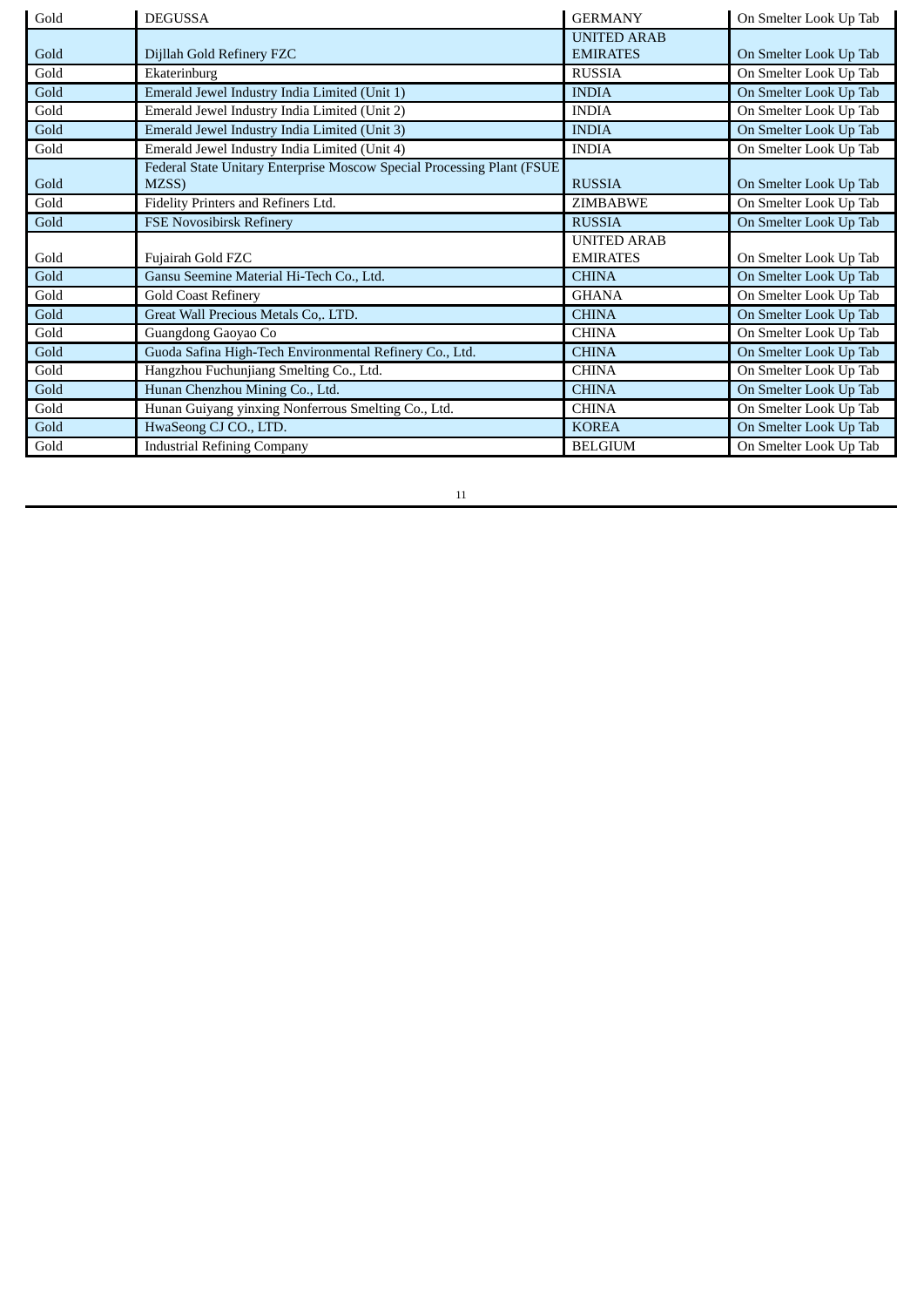|      |                                                               | <b>UNITED ARAB</b>  |                        |
|------|---------------------------------------------------------------|---------------------|------------------------|
| Gold | <b>International Precious Metal Refiners</b>                  | <b>EMIRATES</b>     | On Smelter Look Up Tab |
| Gold | <b>JALAN &amp; Company</b>                                    | <b>INDIA</b>        | On Smelter Look Up Tab |
| Gold | <b>JSC</b> Uralelectromed                                     | <b>RUSSIA</b>       | On Smelter Look Up Tab |
| Gold | K.A. Rasmussen                                                | <b>NORWAY</b>       | On Smelter Look Up Tab |
|      |                                                               | <b>UNITED ARAB</b>  |                        |
| Gold | Kaloti Precious Metals                                        | <b>EMIRATES</b>     | On Smelter Look Up Tab |
| Gold | Kazakhmys Smelting LLC                                        | <b>KAZAKHSTAN</b>   | On Smelter Look Up Tab |
| Gold | Kundan Care Products Ltd.                                     | <b>INDIA</b>        | On Smelter Look Up Tab |
| Gold | Kyrgyzaltyn JSC                                               | <b>KYRGYZSTAN</b>   | On Smelter Look Up Tab |
| Gold | Kyshtym Copper-Electrolytic Plant ZAO                         | <b>RUSSIA</b>       | On Smelter Look Up Tab |
| Gold | L'azurde Company For Jewelry                                  | <b>SAUDI ARABIA</b> | On Smelter Look Up Tab |
| Gold | LinBao Gold Mining                                            | <b>CHINA</b>        | On Smelter Look Up Tab |
| Gold | Lingbao Jinyuan Tonghui Refinery Co., Ltd.                    | <b>CHINA</b>        | On Smelter Look Up Tab |
| Gold | Luoyang Zijin Yinhui Gold Refinery Co., Ltd.                  | <b>CHINA</b>        | On Smelter Look Up Tab |
| Gold | <b>MD</b> Overseas                                            | <b>INDIA</b>        | On Smelter Look Up Tab |
| Gold | Metallix Refining Inc.                                        | <b>US</b>           | On Smelter Look Up Tab |
| Gold | Modeltech Sdn Bhd                                             | <b>MALAYSIA</b>     | On Smelter Look Up Tab |
| Gold | Morris and Watson                                             | <b>NEW ZEALAND</b>  | On Smelter Look Up Tab |
|      | OJSC "The Gulidov Krasnoyarsk Non-Ferrous Metals Plant" (OJSC |                     |                        |
| Gold | Krastsvetmet)                                                 | <b>RUSSIA</b>       | On Smelter Look Up Tab |
| Gold | Pease & Curren                                                | <b>US</b>           | On Smelter Look Up Tab |
| Gold | Penglai Penggang Gold Industry Co., Ltd.                      | <b>CHINA</b>        | On Smelter Look Up Tab |
| Gold | Prioksky Plant of Non-Ferrous Metals                          | <b>RUSSIA</b>       | On Smelter Look Up Tab |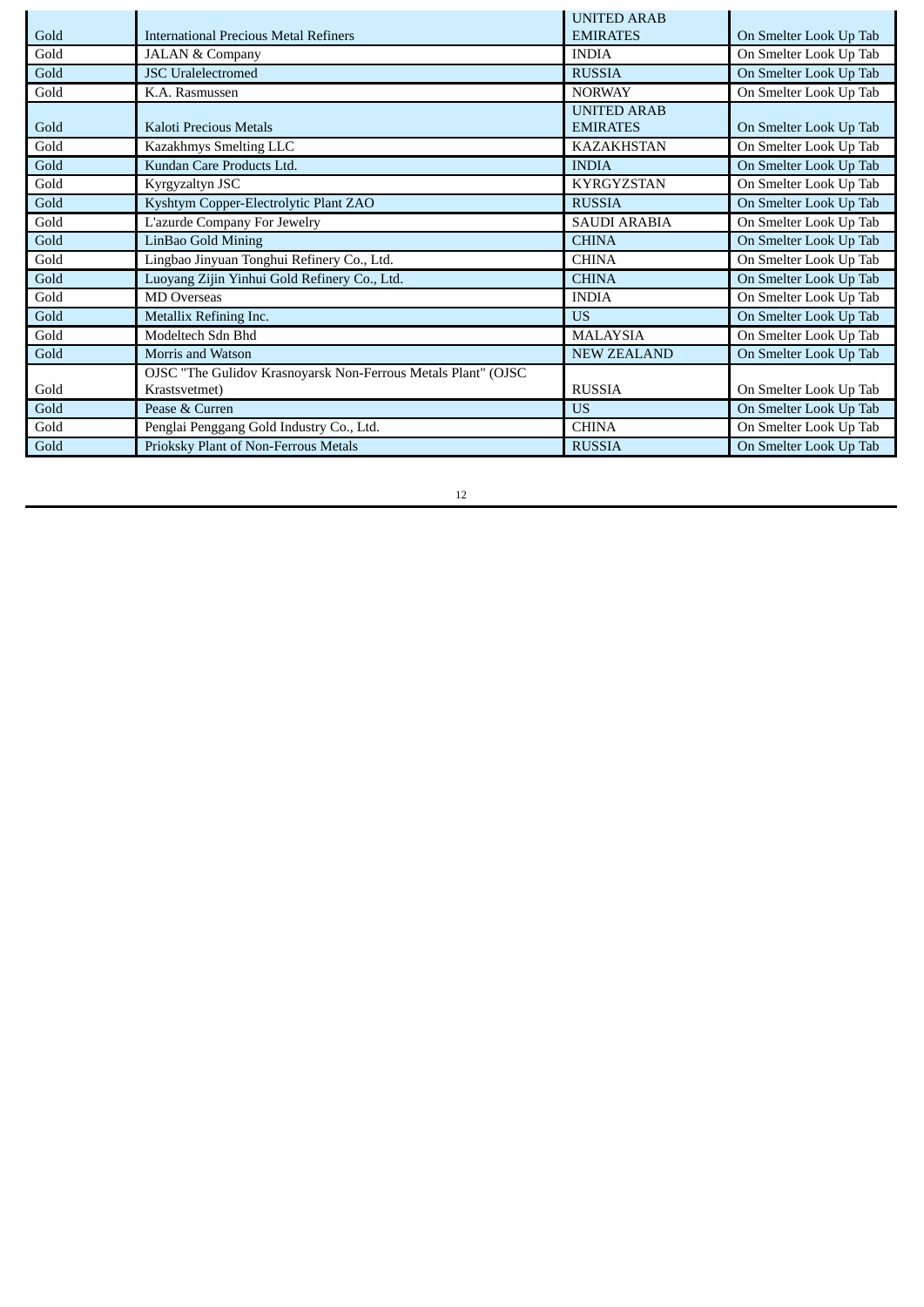| Gold            | QG Refining, LLC                                                     | <b>US</b>         | On Smelter Look Up Tab |
|-----------------|----------------------------------------------------------------------|-------------------|------------------------|
| Gold            | Sabin Metal Corp.                                                    | <b>US</b>         | On Smelter Look Up Tab |
| Gold            | Sai Refinerv                                                         | <b>INDIA</b>      | On Smelter Look Up Tab |
| Gold            | Samwon Metals Corp.                                                  | <b>KOREA</b>      | On Smelter Look Up Tab |
| Gold            | <b>SAXONIA Edelmetalle GmbH</b>                                      | <b>GERMANY</b>    | On Smelter Look Up Tab |
| Gold            | Sellem Industries Ltd.                                               | <b>MAURITANIA</b> | On Smelter Look Up Tab |
| Gold            | Shandong Humon Smelting Co., Ltd.                                    | <b>CHINA</b>      | On Smelter Look Up Tab |
| Gold            | Shandong Tarzan Bio-Gold Industry Co., Ltd.                          | <b>CHINA</b>      | On Smelter Look Up Tab |
| Gold            | Shenzhen Zhonghenglong Real Industry Co., Ltd.                       | <b>CHINA</b>      | On Smelter Look Up Tab |
| Gold            | Shirpur Gold Refinery Ltd.                                           | <b>INDIA</b>      | On Smelter Look Up Tab |
| Gold            | Shyolkovsky                                                          | <b>RUSSIA</b>     | On Smelter Look Up Tab |
| Gold            | Sovereign Metals                                                     | <b>INDIA</b>      | On Smelter Look Up Tab |
| Gold            | State Research Institute Center for Physical Sciences and Technology | <b>LITHUANIA</b>  | On Smelter Look Up Tab |
| Gold            | <b>Sudan Gold Refinery</b>                                           | <b>SUDAN</b>      | On Smelter Look Up Tab |
| Gold            | Super Dragon Technology Co., Ltd.                                    | <b>TAIWAN</b>     | On Smelter Look Up Tab |
| Gold            | <b>Value Trading</b>                                                 | Belgium           | On Smelter Look Up Tab |
| Tantalum        | <b>AMG Brasil</b>                                                    | <b>Brazil</b>     | Conformant             |
| <b>Tantalum</b> | Asaka Riken Co., Ltd.                                                | <b>JAPAN</b>      | Conformant             |
| Tantalum        | Changsha South Tantalum Niobium Co., Ltd.                            | <b>CHINA</b>      | Conformant             |
| Tantalum        | Conghua Tantalum and Niobium Smeltry                                 | <b>CHINA</b>      | Conformant             |
| Tantalum        | D Block Metals, LLC                                                  | <b>US</b>         | Conformant             |
| Tantalum        | FAX                                                                  | <b>CHINA</b>      | Conformant             |
| Tantalum        | FIR Metals & Resource Ltd.                                           | <b>CHINA</b>      | Conformant             |
| Tantalum        | Global Advanced Metals Aizu                                          | <b>JAPAN</b>      | Conformant             |
| Tantalum        | Global Advanced Metals Boyertown                                     | <b>US</b>         | Conformant             |
| Tantalum        | Guangdong Zhiyuan New Material Co., Ltd.                             | <b>CHINA</b>      | Conformant             |
| Tantalum        | H.C. Starck Co., Ltd.                                                | <b>THAILAND</b>   | Conformant             |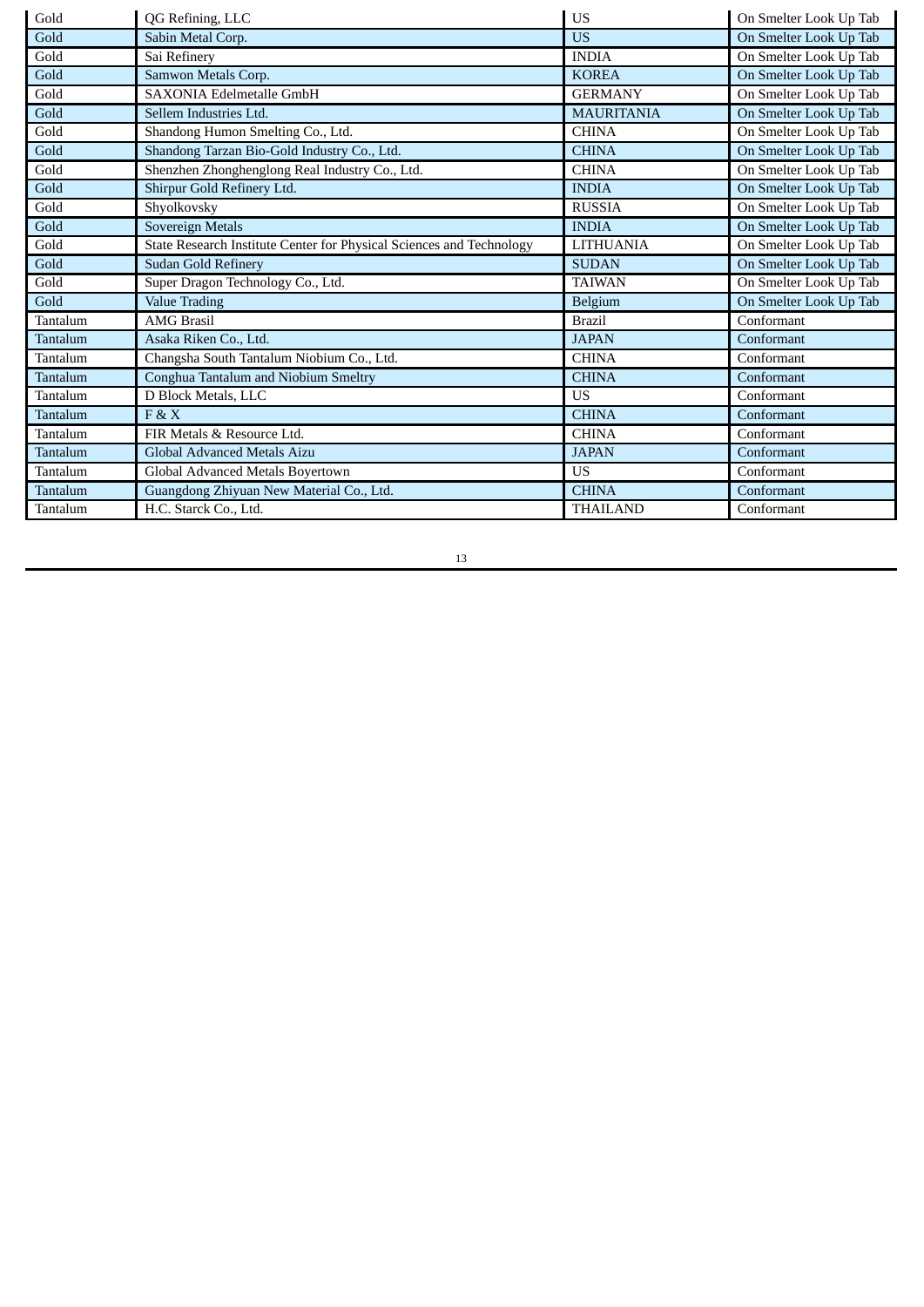| Tantalum | H.C. Starck GmbH Goslar                                          | <b>GERMANY</b>    | Conformant             |
|----------|------------------------------------------------------------------|-------------------|------------------------|
| Tantalum | H.C. Starck Hermsdorf GmbH                                       | <b>GERMANY</b>    | Conformant             |
| Tantalum | H.C. Starck Inc.                                                 | <b>US</b>         | Conformant             |
| Tantalum | H.C. Starck Ltd.                                                 | <b>JAPAN</b>      | Conformant             |
| Tantalum | H.C. Starck Smelting GmbH & Co. KG                               | <b>GERMANY</b>    | Conformant             |
| Tantalum | Hengyang King Xing Lifeng New Materials Co., Ltd.                | <b>CHINA</b>      | Conformant             |
| Tantalum | Jiangxi Dinghai Tantalum & Niobium Co., Ltd.                     | <b>CHINA</b>      | Conformant             |
| Tantalum | Jiangxi Tuohong New Raw Material                                 | <b>CHINA</b>      | Conformant             |
| Tantalum | JiuJiang JinXin Nonferrous Metals Co., Ltd.                      | <b>CHINA</b>      | Conformant             |
| Tantalum | Jiujiang Nonferrous Metals Smelting Company Limited              | <b>CHINA</b>      | Conformant             |
| Tantalum | Jiujiang Zhongao Tantalum & Niobium Co., Ltd.                    | <b>CHINA</b>      | Conformant             |
| Tantalum | <b>KEMET Blue Metals</b>                                         | <b>MEXICO</b>     | Conformant             |
| Tantalum | <b>Meta Materials</b>                                            | NORTH MACEDONIA   | Conformant             |
| Tantalum | Metallurgical Products India Pvt. Ltd. (MPIL)                    | <b>INDIA</b>      | Conformant             |
| Tantalum | Mineracao Taboca S.A.                                            | <b>BRAZIL</b>     | Conformant             |
| Tantalum | Mitsui Mining & Smelting                                         | <b>JAPAN</b>      | Conformant             |
| Tantalum | Molycorp Silmet A.S.                                             | <b>ESTONIA</b>    | Conformant             |
| Tantalum | Ningxia Non-Ferrous Metal Smeltery                               | <b>CHINA</b>      | Conformant             |
| Tantalum | QuantumClean                                                     | <b>US</b>         | Conformant             |
| Tantalum | Resind Ind e Com Ltda.                                           | <b>BRAZIL</b>     | Conformant             |
| Tantalum | <b>RFH</b>                                                       | <b>CHINA</b>      | Conformant             |
| Tantalum | RFH Yancheng Jinye New Material Technology Co., Ltd.             | <b>CHINA</b>      | Conformant             |
| Tantalum | Solikamsk                                                        | <b>RUSSIA</b>     | Conformant             |
| Tantalum | Taki Chemical Co., Ltd.                                          | <b>JAPAN</b>      | Conformant             |
| Tantalum | <b>Telex Metals</b>                                              | <b>US</b>         | Conformant             |
| Tantalum | <b>ULBA</b>                                                      | <b>KAZAKHSTAN</b> | Conformant             |
| Tantalum | XinXing HaoRong Electronic Material Co., Ltd.                    | <b>CHINA</b>      | Conformant             |
| Tantalum | Exotech Inc.                                                     | <b>US</b>         | On Smelter Look Up Tab |
| Tin      | <b>Brand IMLI</b>                                                | <b>INDONESIA</b>  | <b>Active</b>          |
|          | CRM Fundicao De Metais E Comercio De Equipamentos Eletronicos Do |                   |                        |
| Tin      | Brasil Ltda                                                      | <b>BRAZIL</b>     | Active                 |
| Tin      | CV Nurjanah                                                      | <b>INDONESIA</b>  | Active                 |
| Tin      | CV Venus Inti Perkasa                                            | <b>INDONESIA</b>  | Active                 |
| Tin      | PT Masbro Alam Stania                                            | <b>INDONESIA</b>  | <b>Active</b>          |
| Tin      | PT Mitra Sukses Globalindo                                       | <b>INDONESIA</b>  | Active                 |
| Tin      | PT Pelat Timah Nusantara Tbk                                     | <b>INDONESIA</b>  | Active                 |
| Tin      | PT Sukses Inti Makmur                                            | <b>INDONESIA</b>  | Active                 |
| Tin      | <b>Super Ligas</b>                                               | <b>BRAZIL</b>     | <b>Active</b>          |
| Tin      | Alent plc                                                        | $\overline{US}$   | Conformant             |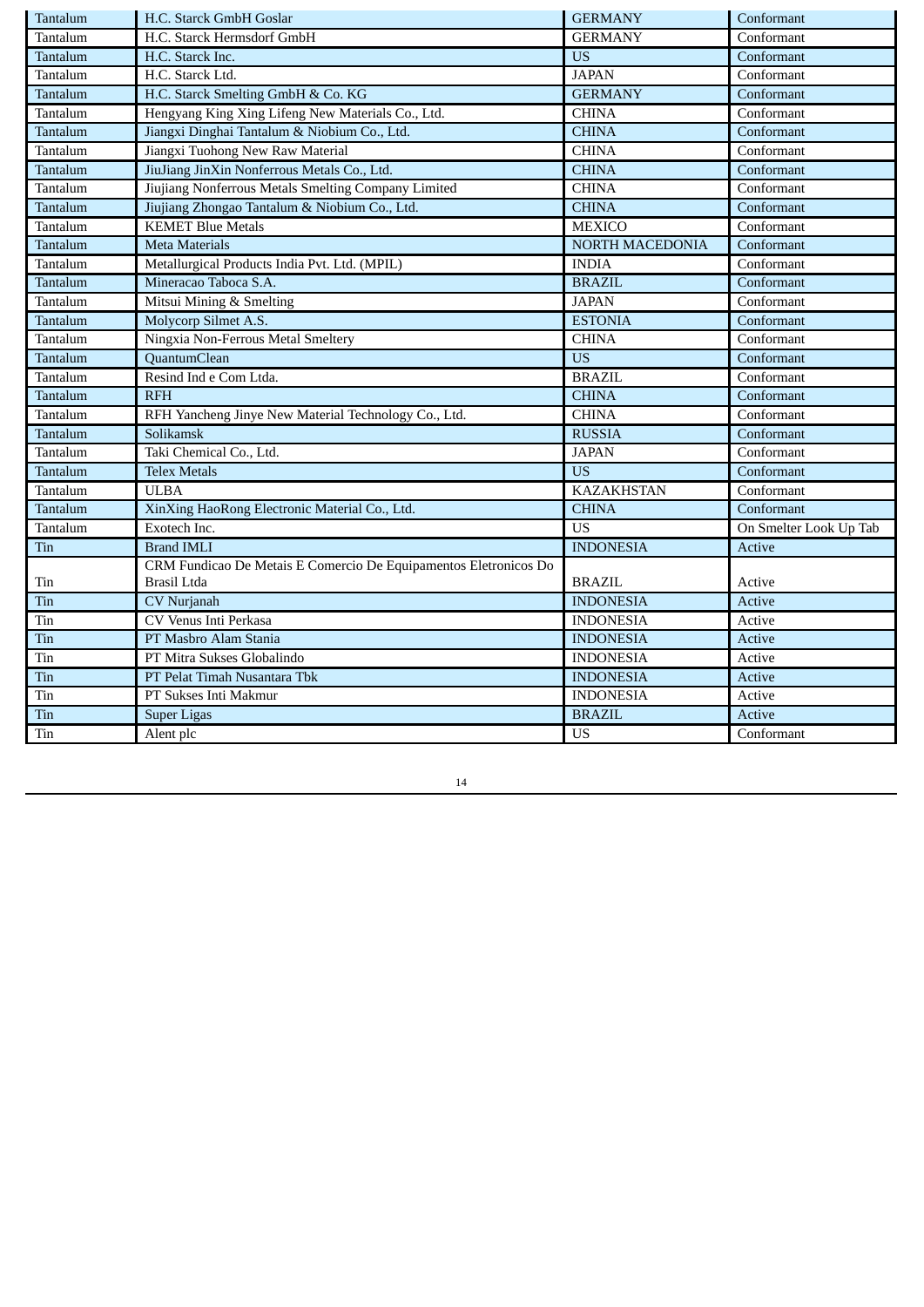| Tin | <b>Brand RBT</b>                                    | <b>INDONESIA</b>   | Conformant |
|-----|-----------------------------------------------------|--------------------|------------|
| Tin | Chengfeng Metals Co Pte Ltd                         | <b>CHINA</b>       | Conformant |
| Tin | Chenzhou Yun Xiang mining limited liability company | <b>CHINA</b>       | Conformant |
| Tin | Chifeng Dajingzi Tin Industry Co., Ltd.             | <b>CHINA</b>       | Conformant |
| Tin | China Tin (Hechi)                                   | <b>CHINA</b>       | Conformant |
| Tin | China Yunnan Tin Co Ltd.                            | <b>CHINA</b>       | Conformant |
| Tin | <b>CRM</b> Synergies                                | <b>SPAIN</b>       | Conformant |
| Tin | CV Tiga Sekawan                                     | <b>INDONESIA</b>   | Conformant |
| Tin | Dowa                                                | <b>JAPAN</b>       | Conformant |
| Tin | Elmet S.L.U.                                        | <b>SPAIN</b>       | Conformant |
| Tin | <b>EM Vinto</b>                                     | <b>BOLIVIA</b>     | Conformant |
| Tin | Estanho de Rondonia S.A.                            | <b>BRAZIL</b>      | Conformant |
| Tin | Fabrica Auricchio                                   | <b>BRAZIL</b>      | Conformant |
| Tin | Fenix Metals                                        | <b>POLAND</b>      | Conformant |
| Tin | <b>Funsur Smelter</b>                               | <b>PERU</b>        | Conformant |
| Tin | Gejiu Non-Ferrous Metal Processing Co., Ltd.        | <b>CHINA</b>       | Conformant |
| Tin | Gejiu Yunxin Nonferrous Electrolysis Co., Ltd.      | <b>CHINA</b>       | Conformant |
| Tin | Gejiu Zi-Li                                         | <b>CHINA</b>       | Conformant |
| Tin | Guangdong Hanhe Non-Ferrous Metal Co., Ltd.         | <b>CHINA</b>       | Conformant |
| Tin | HuiChang Hill Tin Industry Co., Ltd.                | <b>CHINA</b>       | Conformant |
| Tin | INDONESIAN STATE TIN CORPORATION MENTOK SMELTER     | <b>INDONESIA</b>   | Conformant |
| Tin | Jiangxi Nanshan                                     | <b>CHINA</b>       | Conformant |
| Tin | <b>Kundur Smelter</b>                               | <b>INDONESIA</b>   | Conformant |
| Tin | Luna Smelter, Ltd.                                  | <b>RWANDA</b>      | Conformant |
| Tin | Ma'anshan Weitai Tin Co., Ltd.                      | <b>CHINA</b>       | Conformant |
| Tin | Magnu's Minerais Metais e Ligas Ltda.               | <b>BRAZIL</b>      | Conformant |
| Tin | Malaysia Smelting Corporation (MSC)                 | <b>MALAYSIA</b>    | Conformant |
| Tin | Metallic Resources, Inc.                            | <b>US</b>          | Conformant |
| Tin | Metallo Belgium N.V.                                | <b>BELGIUM</b>     | Conformant |
| Tin | Mineracao Taboca S.A.                               | <b>BRAZIL</b>      | Conformant |
| Tin | Mitsubishi Materials Corporation                    | <b>JAPAN</b>       | Conformant |
| Tin | Novosibirsk Processing Plant Ltd.                   | <b>RUSSIA</b>      | Conformant |
| Tin | O.M. Manufacturing (Thailand) Co., Ltd.             | <b>THAILAND</b>    | Conformant |
| Tin | O.M. Manufacturing Philippines, Inc.                | <b>PHILIPPINES</b> | Conformant |
| Tin | <b>OMSA</b>                                         | <b>BOLIVIA</b>     | Conformant |
| Tin | PT Artha Cipta Langgeng                             | <b>INDONESIA</b>   | Conformant |
| Tin | PT ATD Makmur Mandiri Jaya                          | <b>INDONESIA</b>   | Conformant |
| Tin | PT Babel Inti Perkasa                               | <b>INDONESIA</b>   | Conformant |
| Tin | PT Babel Surya Alam Lestari                         | <b>INDONESIA</b>   | Conformant |
| Tin | PT Bangka Serumpun                                  | <b>INDONESIA</b>   | Conformant |
| Tin | PT Cipta Persada Mulia                              | <b>INDONESIA</b>   | Conformant |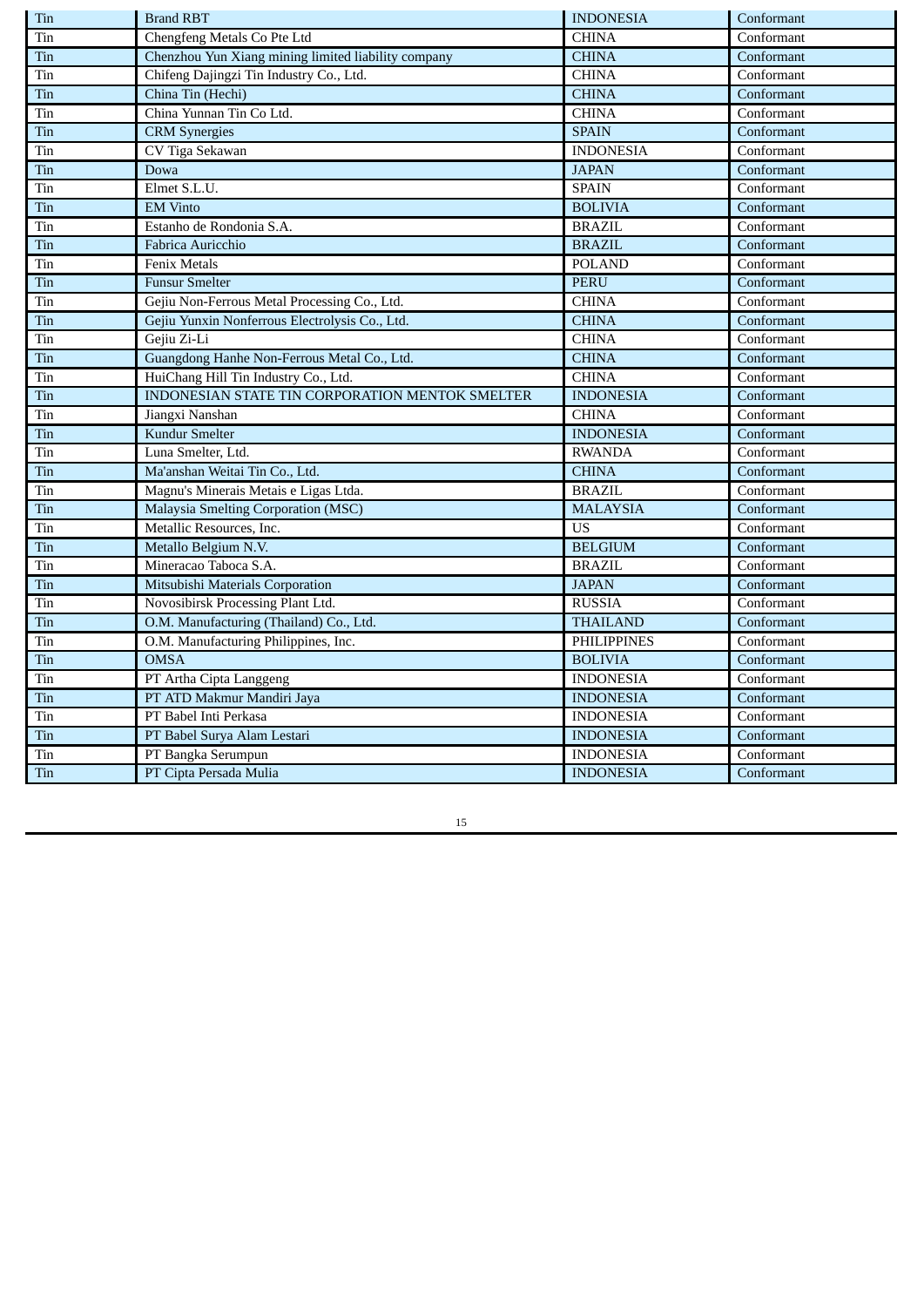| Tin                         | PT Menara Cipta Mulia                                                   | <b>INDONESIA</b> | Conformant             |
|-----------------------------|-------------------------------------------------------------------------|------------------|------------------------|
| Tin                         | PT Mitra Stania Prima                                                   | <b>INDONESIA</b> | Conformant             |
| Tin                         | PT Prima Timah Utama                                                    | <b>INDONESIA</b> | Conformant             |
| Tin                         | PT Rajawali Rimba Perkasa                                               | <b>INDONESIA</b> | Conformant             |
| Tin                         | PT Sariwiguna Binasentosa                                               | <b>INDONESIA</b> | Conformant             |
| Tin                         | PT Stanindo Inti Perkasa                                                | <b>INDONESIA</b> | Conformant             |
| Tin                         | PT Tinindo Inter Nusa                                                   | <b>INDONESIA</b> | Conformant             |
| Tin                         | Resind Ind e Com Ltda.                                                  | <b>BRAZIL</b>    | Conformant             |
| $\rm \bf \rm \it\textrm{T}$ | Rui Da Hung                                                             | <b>TAIWAN</b>    | Conformant             |
| Tin                         | Soft Metais Ltda.                                                       | <b>BRAZIL</b>    | Conformant             |
| Tin                         | Thai Nguyen Mining and Metallurgy Co., Ltd.                             | <b>VIET NAM</b>  | Conformant             |
| Tin                         | Thai Solder Industry Corp., Ltd.                                        | <b>THAILAND</b>  | Conformant             |
| Tin                         | Tin Technology & Refining                                               | <b>US</b>        | Conformant             |
| Tin                         | White Solder Metalurgia e Mineracao Ltda.                               | <b>BRAZIL</b>    | Conformant             |
| Tin                         | An Vinh Joint Stock Mineral Processing Company                          | <b>VIET NAM</b>  | On Smelter Look Up Tab |
| Tin                         | Dongguan CiEXPO Environmental Engineering Co., Ltd.                     | <b>CHINA</b>     | On Smelter Look Up Tab |
|                             | Electro-Mechanical Facility of the Cao Bang Minerals & Metallurgy Joint |                  |                        |
| Tin                         | <b>Stock Company</b>                                                    | <b>VIET NAM</b>  | On Smelter Look Up Tab |
| Tin                         | Gejiu City Fuxiang Industry and Trade Co., Ltd.                         | <b>CHINA</b>     | On Smelter Look Up Tab |
| $\rm \bf \rm \it\textrm{T}$ | Gejiu Kai Meng Industry and Trade LLC                                   | <b>CHINA</b>     | On Smelter Look Up Tab |
| Tin                         | Melt Metais e Ligas S.A.                                                | <b>BRAZIL</b>    | On Smelter Look Up Tab |
| Tin                         | Modeltech Sdn Bhd                                                       | <b>MALAYSIA</b>  | On Smelter Look Up Tab |
| Tin                         | Nghe Tinh Non-Ferrous Metals Joint Stock Company                        | <b>VIET NAM</b>  | On Smelter Look Up Tab |
| Tin                         | Pongpipat Company Limited                                               | <b>MYANMAR</b>   | On Smelter Look Up Tab |
| Tin                         | Precious Minerals and Smelting Limited                                  | <b>INDIA</b>     | On Smelter Look Up Tab |
| Tin                         | PT Belitung Industri Sejahtera                                          | <b>INDONESIA</b> | On Smelter Look Up Tab |
| Tin                         | PT Panca Mega Persada                                                   | <b>INDONESIA</b> | On Smelter Look Up Tab |
| Tin                         | PT Tirus Putra Mandiri                                                  | <b>INDONESIA</b> | On Smelter Look Up Tab |
| Tin                         | PT Tommy Utama                                                          | <b>INDONESIA</b> | On Smelter Look Up Tab |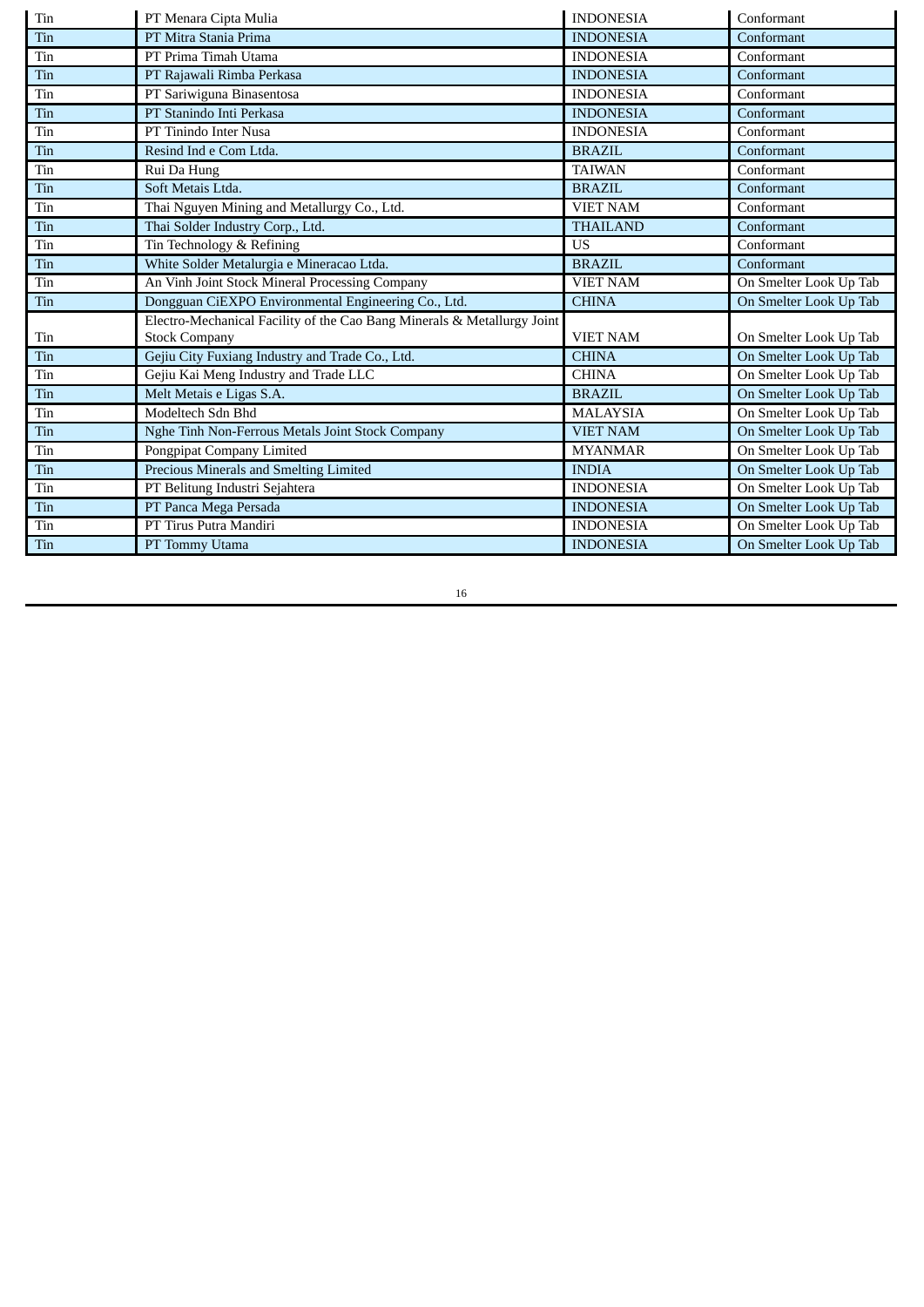| Tin      | Tuyen Quang Non-Ferrous Metals Joint Stock Company              | <b>VIET NAM</b> | On Smelter Look Up Tab |
|----------|-----------------------------------------------------------------|-----------------|------------------------|
| Tin      | VQB Mineral and Trading Group JSC                               | <b>VIET NAM</b> | On Smelter Look Up Tab |
| Tin      | Yunnan Yunfan Non-ferrous Metals Co., Ltd.                      | <b>CHINA</b>    | On Smelter Look Up Tab |
| Tungsten | Albasteel Industria e Comercio de Ligas Para Fundicao Ltd.      | <b>BRAZIL</b>   | Active                 |
| Tungsten | NPP Tyazhmetprom LLC                                            | <b>RUSSIA</b>   | Active                 |
| Tungsten | OOO "Technolom" 1                                               | <b>RUSSIA</b>   | Active                 |
| Tungsten | OOO "Technolom" 2                                               | <b>RUSSIA</b>   | Active                 |
| Tungsten | A.L.M.T. Corp.                                                  | <b>JAPAN</b>    | Conformant             |
| Tungsten | <b>ACL Metais Eireli</b>                                        | <b>BRAZIL</b>   | Conformant             |
| Tungsten | Asia Tungsten Products Vietnam Ltd.                             | <b>VIET NAM</b> | Conformant             |
| Tungsten | <b>ATI Tungsten Materials</b>                                   | <b>US</b>       | Conformant             |
| Tungsten | Chaozhou Xianglu Tungsten Industry Co., Ltd.                    | <b>CHINA</b>    | Conformant             |
| Tungsten | Chenzhou Diamond Tungsten Products Co., Ltd.                    | <b>CHINA</b>    | Conformant             |
| Tungsten | China Molybdenum Co., Ltd.                                      | <b>CHINA</b>    | Conformant             |
| Tungsten | China National Non Ferrous                                      | <b>CHINA</b>    | Conformant             |
| Tungsten | Chongyi Zhangyuan Tungsten Co., Ltd.                            | <b>CHINA</b>    | Conformant             |
| Tungsten | Cronimet Brasil Ltda                                            | <b>BRAZIL</b>   | Conformant             |
| Tungsten | Fujian Ganmin RareMetal Co., Ltd.                               | <b>CHINA</b>    | Conformant             |
| Tungsten | Fujian Xinlu Tungsten                                           | <b>CHINA</b>    | Conformant             |
| Tungsten | Ganzhou Haichuang Tungsten Co., Ltd.                            | <b>CHINA</b>    | Conformant             |
| Tungsten | Ganzhou Jiangwu Ferrotungsten Co., Ltd.                         | <b>CHINA</b>    | Conformant             |
| Tungsten | Ganzhou Seadragon W & Mo Co., Ltd.                              | <b>CHINA</b>    | Conformant             |
| Tungsten | GEM Co., Ltd.                                                   | <b>CHINA</b>    | Conformant             |
| Tungsten | Global Tungsten & Powders Corp.                                 | $\overline{US}$ | Conformant             |
| Tungsten | H.C. Starck GmbH                                                | <b>GERMANY</b>  | Conformant             |
| Tungsten | H.C. Starck Smelting GmbH & Co. KG                              | <b>GERMANY</b>  | Conformant             |
| Tungsten | Human Chun-Chang non-ferrous Smelting & Concentrating Co., Ltd. | <b>CHINA</b>    | Conformant             |
| Tungsten | Hunan Chenzhou Mining Co., Ltd.                                 | <b>CHINA</b>    | Conformant             |
| Tungsten | Hydrometallurg, JSC                                             | <b>RUSSIA</b>   | Conformant             |
| Tungsten | Japan New Metals Co., Ltd.                                      | <b>JAPAN</b>    | Conformant             |
| Tungsten | Jiangwu H.C. Starck Tungsten Products Co., Ltd.                 | <b>CHINA</b>    | Conformant             |
| Tungsten | Jiangxi Gan Bei Tungsten Co., Ltd.                              | <b>CHINA</b>    | Conformant             |
| Tungsten | Jiangxi Tonggu Non-ferrous Metallurgical & Chemical Co., Ltd.   | <b>CHINA</b>    | Conformant             |
| Tungsten | Jiangxi Xinsheng Tungsten Industry Co., Ltd.                    | <b>CHINA</b>    | Conformant             |
| Tungsten | Jiangxi Yaosheng Tungsten Co., Ltd.                             | <b>CHINA</b>    | Conformant             |
| Tungsten | <b>JSC "Kirovgrad Hard Alloys Plant"</b>                        | <b>RUSSIA</b>   | Conformant             |
| Tungsten | Kennametal Fallon                                               | $\overline{US}$ | Conformant             |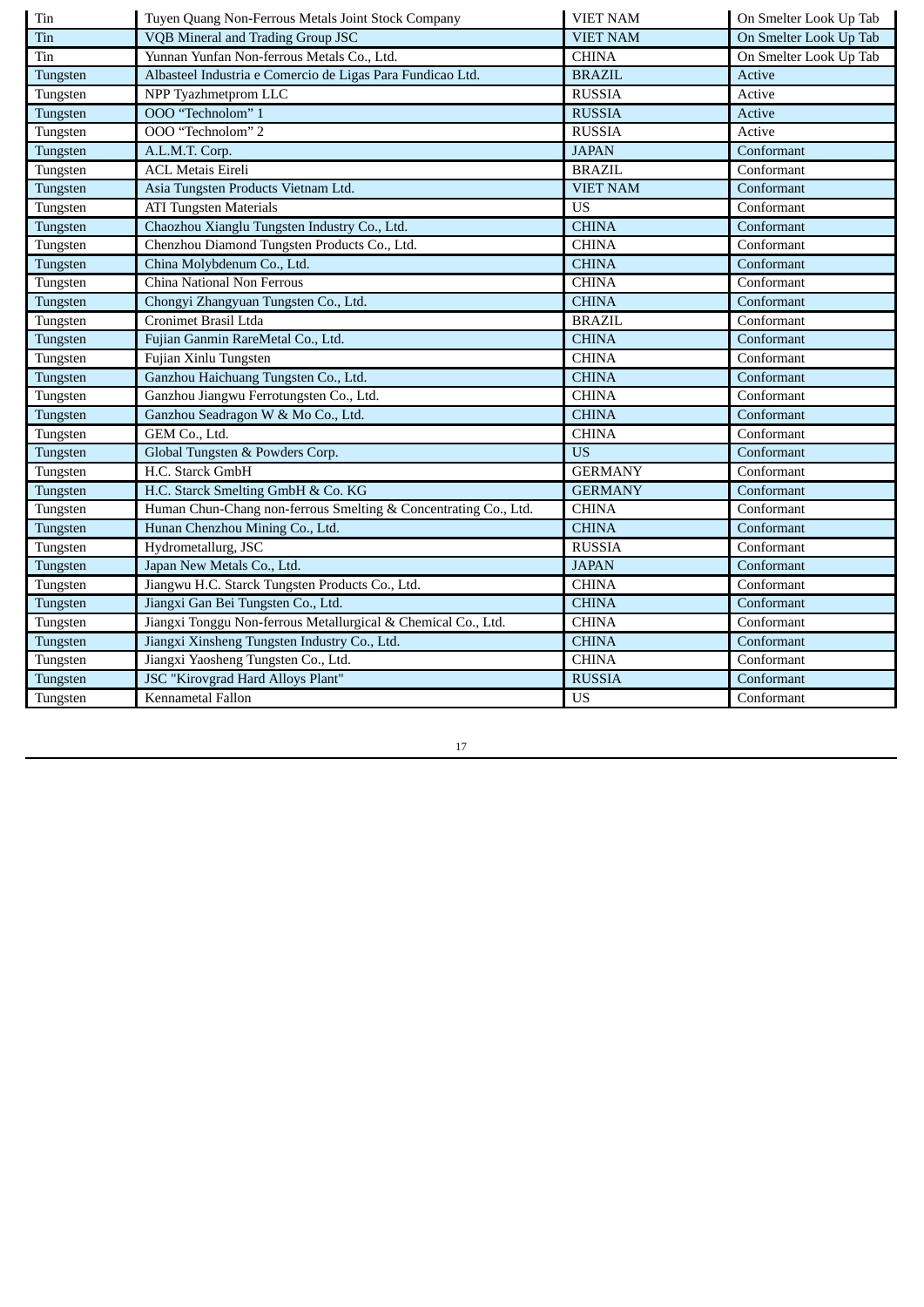| Tungsten | KGETS Co., Ltd.                                             | <b>KOREA</b>       | Conformant             |
|----------|-------------------------------------------------------------|--------------------|------------------------|
| Tungsten | Lianyou Metals Co., Ltd.                                    | <b>TAIWAN</b>      | Conformant             |
| Tungsten | Malipo Haiyu Tungsten Co., Ltd.                             | <b>CHINA</b>       | Conformant             |
| Tungsten | Masan High-Tech Materials                                   | <b>VIET NAM</b>    | Conformant             |
| Tungsten | Moliren Ltd                                                 | <b>RUSSIA</b>      | Conformant             |
| Tungsten | Niagara Refining LLC                                        | US                 | Conformant             |
| Tungsten | Philippine Chuangxin Industrial Co., Inc.                   | <b>PHILIPPINES</b> | Conformant             |
| Tungsten | Unecha Refractory metals plant                              | <b>RUSSIA</b>      | Conformant             |
| Tungsten | <b>WBH</b>                                                  | <b>AUSTRIA</b>     | Conformant             |
| Tungsten | Woltech Korea Co., Ltd.                                     | <b>KOREA</b>       | Conformant             |
| Tungsten | Xiamen H.C.                                                 | <b>CHINA</b>       | Conformant             |
| Tungsten | Xinfeng Huarui Tungsten & Molybdenum New Material Co., Ltd. | <b>CHINA</b>       | Conformant             |
| Tungsten | Artek LLC                                                   | <b>RUSSIA</b>      | On Smelter Look Up Tab |
| Tungsten | CNMC (Guangxi) PGMA Co., Ltd.                               | <b>CHINA</b>       | On Smelter Look Up Tab |
| Tungsten | Jiangxi Minmetals Gao'an Non-ferrous Metals Co., Ltd.       | <b>CHINA</b>       | On Smelter Look Up Tab |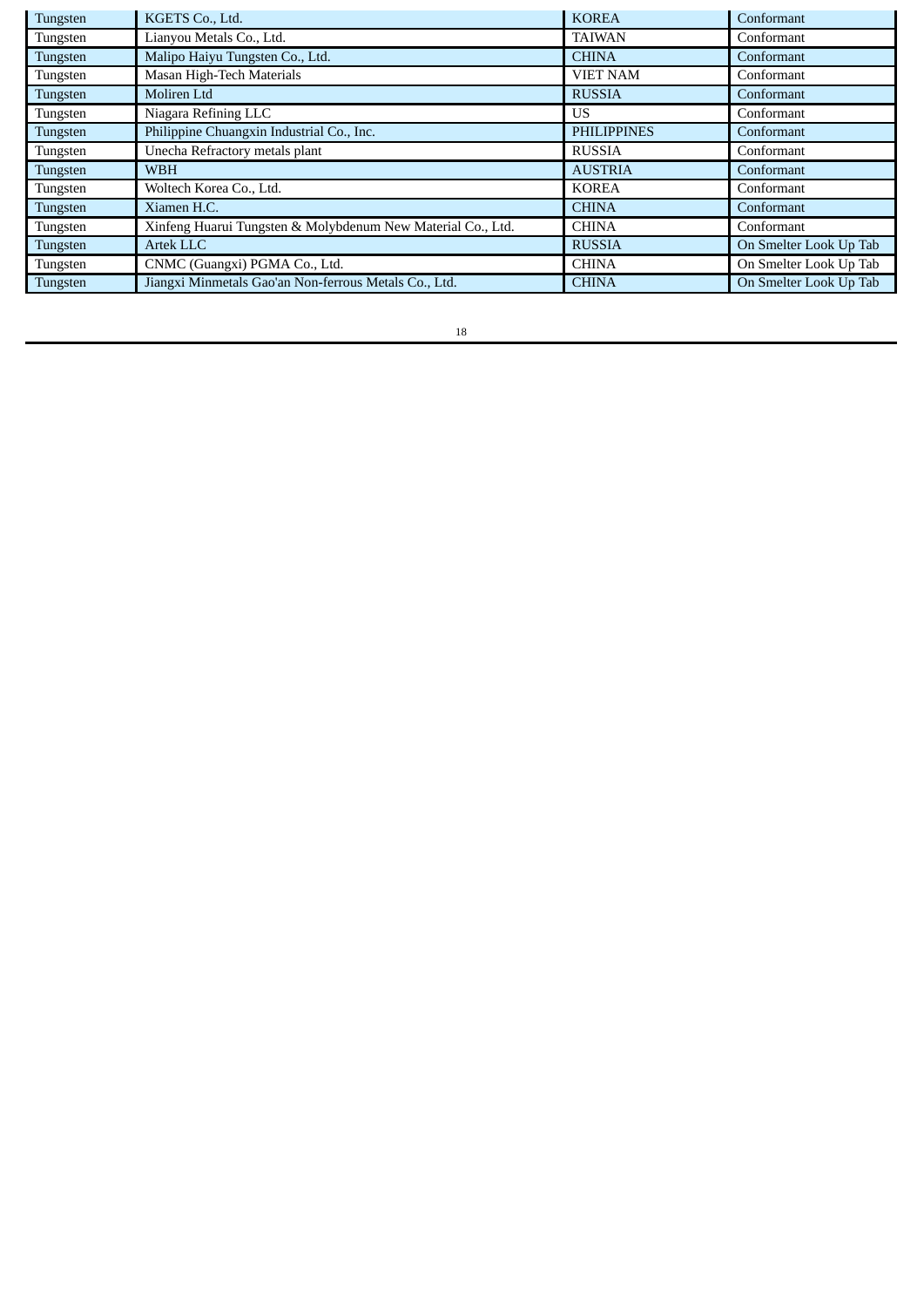# **Table B** (as of April 20, 2022)

| Tin                  | <b>Tungsten</b>      | Tantalum             | Gold                |
|----------------------|----------------------|----------------------|---------------------|
| <b>BELGIUM</b>       | <b>AUSTRIA</b>       | <b>Brazil</b>        | <b>ANDORRA</b>      |
| BOLIVIA              | <b>BRAZIL</b>        | <b>CHINA</b>         | AUSTRALIA           |
| <b>BRAZIL</b>        | <b>CHINA</b>         | <b>ESTONIA</b>       | <b>AUSTRIA</b>      |
| CHINA                | <b>GERMANY</b>       | <b>GERMANY</b>       | <b>BELGIUM</b>      |
| <b>INDIA</b>         | <b>JAPAN</b>         | <b>INDIA</b>         | <b>BRAZIL</b>       |
| <b>INDONESIA</b>     | KOREA,               | <b>JAPAN</b>         | <b>CANADA</b>       |
| <b>JAPAN</b>         | <b>PHILIPPINES</b>   | <b>KAZAKHSTAN</b>    | <b>CHILE</b>        |
|                      | <b>RUSSIAN</b>       |                      |                     |
| MALAYSIA             | <b>FEDERATION</b>    | <b>MEXICO</b>        | <b>CHINA</b>        |
|                      |                      | <b>NORTH</b>         |                     |
| <b>MYANMAR</b>       | <b>TAIWAN</b>        | <b>MACEDONIA</b>     | <b>COLOMBIA</b>     |
|                      |                      | <b>RUSSIAN</b>       |                     |
| PERU                 | <b>UNITED STATES</b> | <b>FEDERATION</b>    | <b>CZECHIA</b>      |
| <b>PHILIPPINES</b>   | <b>VIETNAM</b>       | <b>THAILAND</b>      | <b>FRANCE</b>       |
| <b>POLAND</b>        |                      | <b>UNITED STATES</b> | <b>GERMANY</b>      |
| <b>RUSSIAN</b>       |                      |                      |                     |
| FEDERATION           |                      |                      | <b>GHANA</b>        |
| <b>RWANDA</b>        |                      |                      | <b>INDIA</b>        |
| SPAIN                |                      |                      | <b>INDONESIA</b>    |
| <b>TAIWAN</b>        |                      |                      | <b>ITALY</b>        |
| <b>THAILAND</b>      |                      |                      | <b>JAPAN</b>        |
| <b>UNITED STATES</b> |                      |                      | <b>KAZAKHSTAN</b>   |
| <b>VIET NAM</b>      |                      |                      | <b>KOREA</b>        |
|                      |                      |                      | <b>KYRGYZSTAN</b>   |
|                      |                      |                      | <b>LITHUANIA</b>    |
|                      |                      |                      | <b>MALAYSIA</b>     |
|                      |                      |                      | <b>MAURITANIA</b>   |
|                      |                      |                      | <b>MEXICO</b>       |
|                      |                      |                      | <b>NETHERLANDS</b>  |
|                      |                      |                      | <b>NEW ZEALAND</b>  |
|                      |                      |                      | <b>NORWAY</b>       |
|                      |                      |                      | <b>PHILIPPINES</b>  |
|                      |                      |                      | <b>POLAND</b>       |
|                      |                      |                      | <b>RUSSIAN</b>      |
|                      |                      |                      | <b>FEDERATION</b>   |
|                      |                      |                      | <b>SAUDI ARABIA</b> |
|                      |                      |                      | <b>SINGAPORE</b>    |
|                      |                      |                      | <b>SOUTH AFRICA</b> |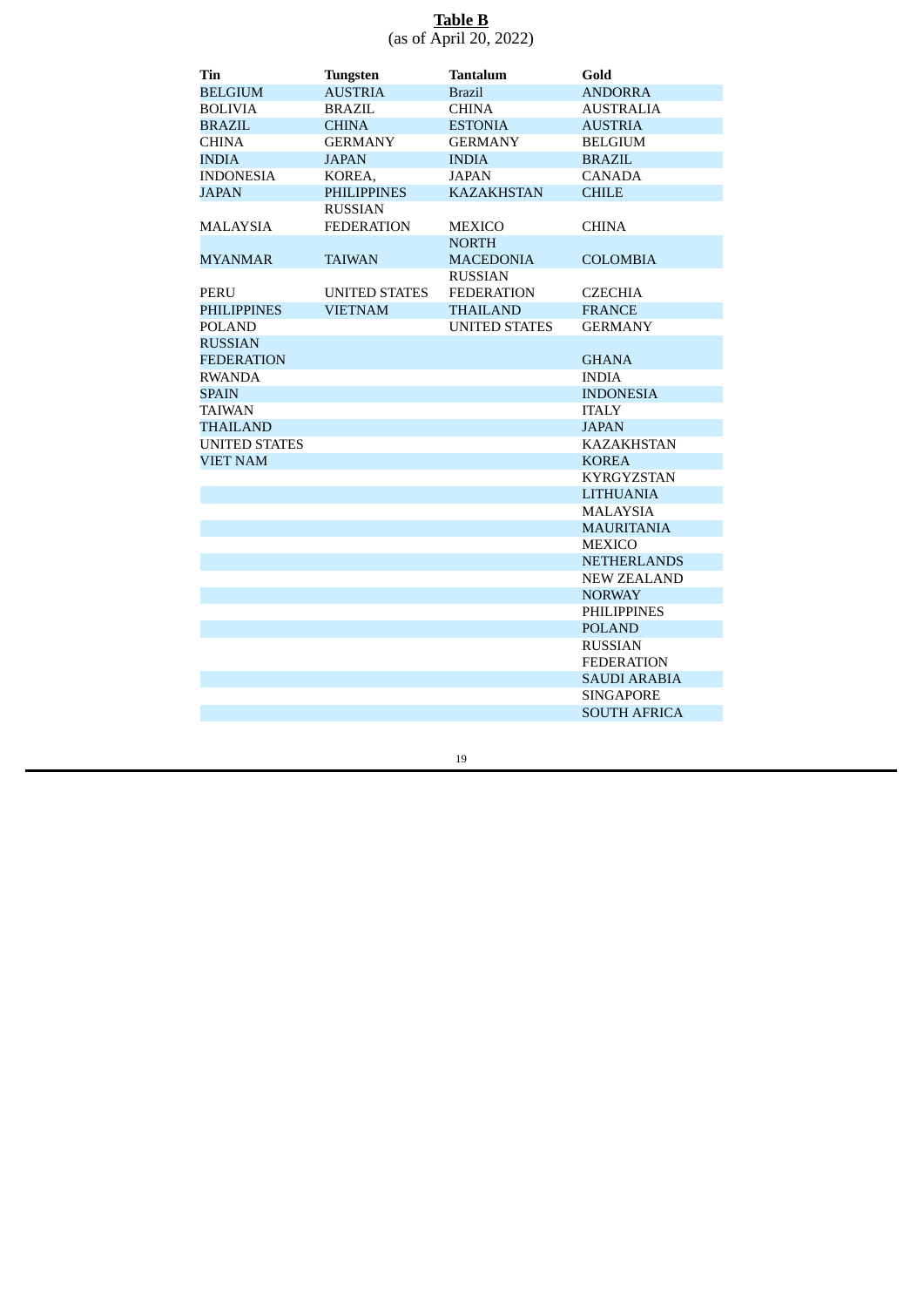| <b>SPAIN</b>         |
|----------------------|
| <b>SUDAN</b>         |
| <b>SWEDEN</b>        |
| <b>SWITZERLAND</b>   |
| <b>TAIWAN</b>        |
| <b>THAILAND</b>      |
| <b>TURKEY</b>        |
| <b>UGANDA</b>        |
| <b>UNITED ARAB</b>   |
| <b>EMIRATES</b>      |
| <b>UNITED STATES</b> |
| <b>UZBEKISTAN</b>    |
| <b>ZIMBABWE</b>      |
|                      |